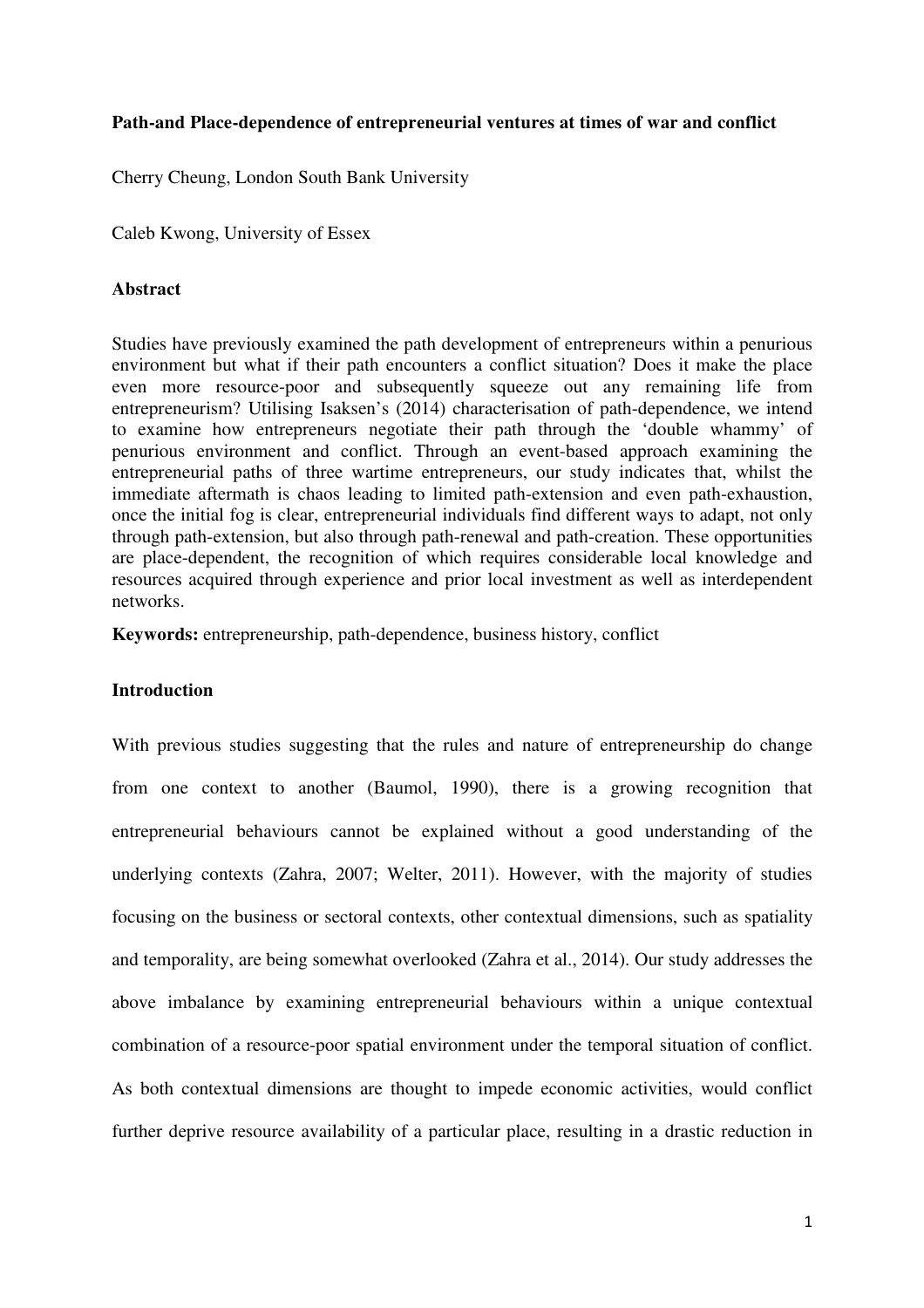entrepreneurial activity, with many more entrepreneurial individuals seeing their entrepreneurship path being exhausted?

Conflict is a major source of paucity, destroying economic activities and livelihoods, and creating poverty on an endemic scale (MacSweeney, 2008). Whilst penurious in the sense of 'peripheral', 'thin' regions (Isaksen, 2014; Brekke, 2015), under-resourced nonprofit, public sectors (Ju and Tang, 2010; Modell et al, 2007) or declined industries (Grabher, 1993; Hassink, 2005) have been previously explored, the literature remains largely silent on the emergence and persistence of entrepreneurs under extreme poverty or adversity (Seelos & Mair, 2007) such as conflict. With over 125 violent conflicts recorded worldwide since the end of the Cold War, killing an estimated seven million people and affecting the livelihood of even more (International Alert, 2006), we argue that the empirical focus on a conflict context is contemporarily relevant and deserves specific attention. A conflict context differs in its unpredictability, restriction of mobility, and dynamism, albeit in a regressive sense. International development agencies intending to provide support in conflict zones are often being held back by the high risk and cost associated with traditional relief interventions (Oberschall, 2007; Abdelbour and Branzei, 2010). Entrepreneurship (re)engagement represents an alternative, market-led and bottom-up capacity-building approach by offering a safety net in the midst of the destructive dynamics in conflicts (Honig, 2001). However, engaging in entrepreneurship entails considerable risk (Bullough et al., 2015), and without support the entrepreneurial outcomes could be fragile (MacSweeney, 2008). Therefore, understanding the meagre resources that entrepreneurs could utilise to seize opportunities may prove crucial to their survival. Moreover, little is known of how the changes arise from a conflict situation, not only in the transition from peace to conflict, but also as the conflict progresses, affecting the development paths of entrepreneurship. Understanding the factors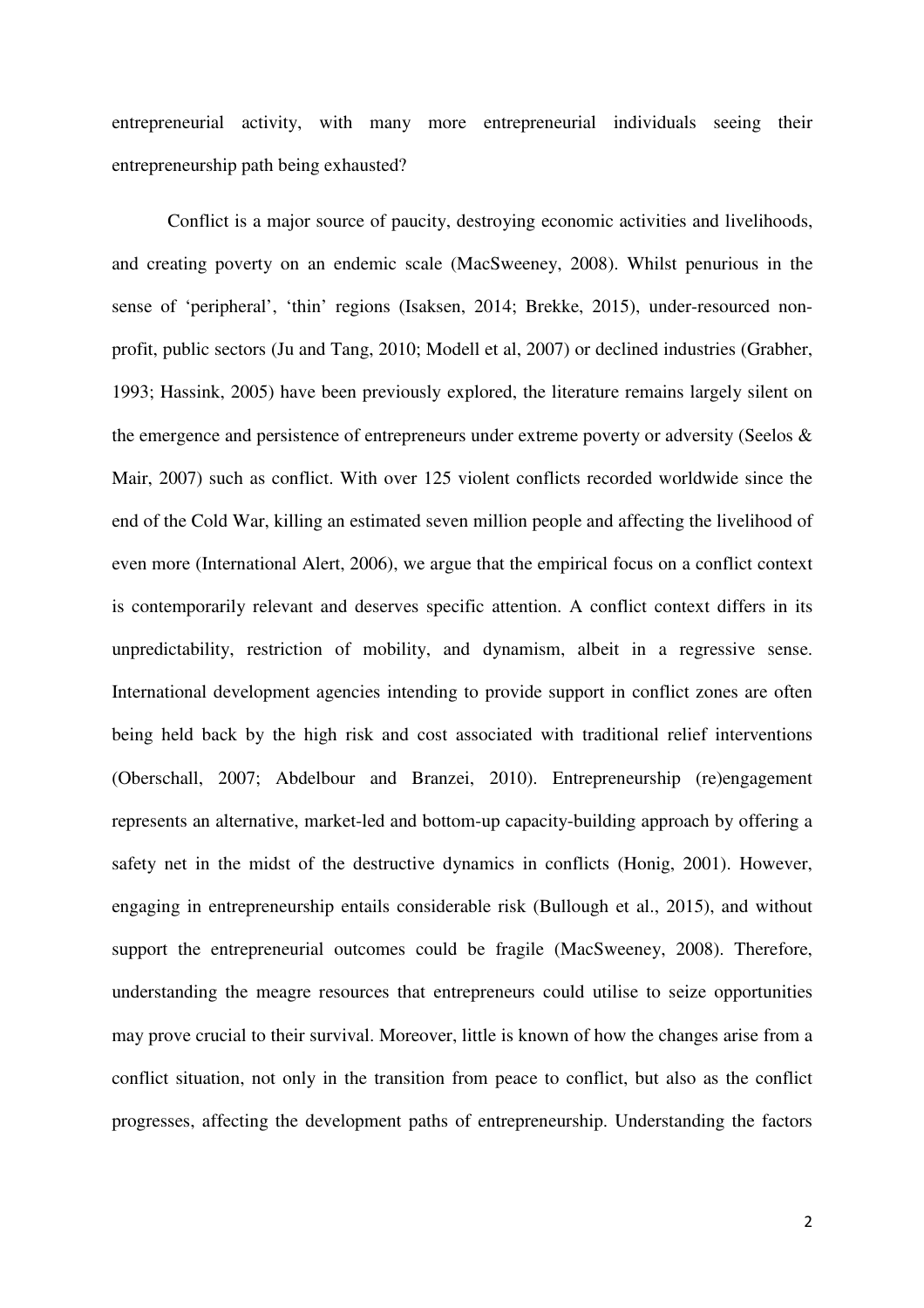that would enable entrepreneurs to continuously adapt is crucial in preventing their entrepreneurial spark being extinguished by unpredictable turbulence and regressive change.

To explore the dynamic nature of conflict, we apply the notion of path-dependence, which refers to the longitudinal development of firms, industry sectors and regions as nonrandom, purposeful evolution governed largely by an endogenous and continuous reflection of its own history and previous activities undertaken (Garud and Karnoe, 2001; David, 2000). Our study draws in particular on the categories of path-dependence developed by Isaksen (2014), namely, path-extension, path-renewal, path-creation and path-exhaustion, to explain the development of entrepreneurial ventures within our unique context. Studies have previously explored path-dependence from a penurious perspective and found path-extension to be preferred over the more radical approaches of path-renewal and path-creation (Brekke, 2015; Isaksen, 2014). We are interested to find out whether this is the case and, furthermore, how it changes over the period of conflict.

The role of place, or the spatial context, in the path-dependence process within a penurious, conflict environment also deserves to be further explored. Studies in economic geography have found that a penurious context often confines the absorption of relevant competencies, information and knowledge to those that are relatively close to the entrepreneur in terms of its cognitive, social, institutional and contextual attributes (Cohen and Levinthal, 1990). Such spatial proximity allows an interdependent local entrepreneurship ecosystem to be developed, which can be crucial in enabling enterprising individuals to speedily evaluate the value and magnitude of both opportunities and risks (Short et al., 2010). In the context of conflict with high uncertainty and restricted physical mobility, whether place can act as a facilitator or hindrance remains unknown.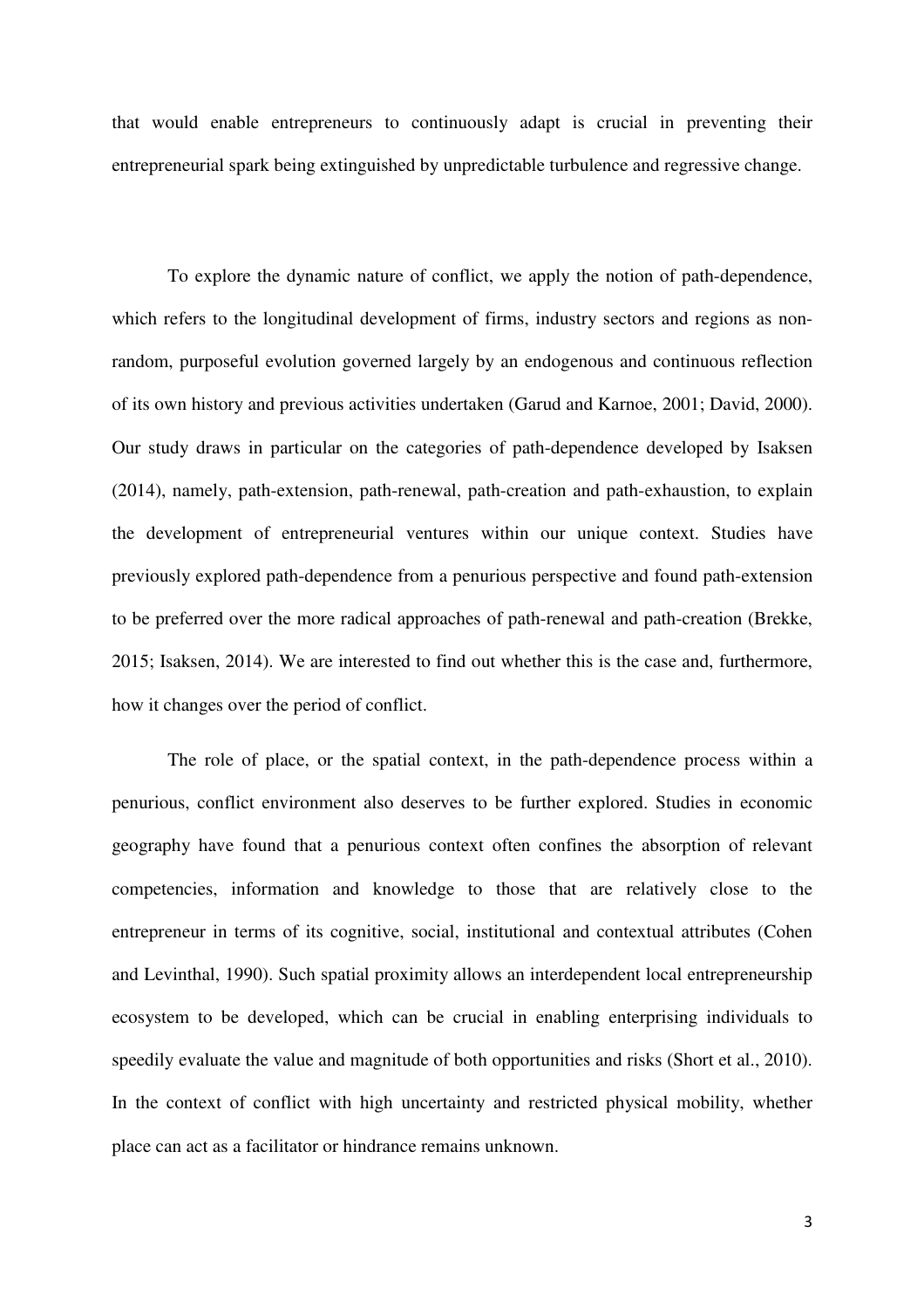We believe the well-established notions of path- and place-dependency respectively from management and economic geography offer us the longitudinal and spatial lens to examine how entrepreneurial resilience can be developed in uncertain environments, which is an emerging field within the entrepreneurship literature (Cope, 2011;Hayward et al., 2010; Bullough et al., 2015). To extend the current state of research, our study intends to find out how entrepreneurial individuals from a penurious environment might behave when this environment enters a period of conflict, and how place may affect the path-dependence process in such a context.

Our study contains two major research questions:

- 1. What are the characteristics of path-dependency of entrepreneurial ventures when a penurious environment enters the context of conflict?
- 2. What are the roles of place in influencing the path-dependent development of ventures in the context of conflict?

Whilst previous studies such as Isaksen (2014) and Brekke (2015) have examined the impact of place on path-dependence from the point of view of the macro-level regional innovation system, or as Ju and Tang (2010) did from a sectoral point of view, our study takes a different approach in examining at the micro-level how individual entrepreneurs navigate a penurious local environment. Although utilised micro-level analysis is not uncommon (Eriksson et al., 2000; Patel and Pavitt, 1997), few have done so in a penurious, conflict context. Moreover, few examine path- and place-dependence from the point of view of a low-technology context, with most studies focusing on high-tech, knowledge-based variants (Tushman and Anderson, 1986; Tushman and Romanelli, 1985).

In the sections that follow, we first examine the role of resources and place within the existing framework of path-dependence. We then turn our particular focus to the context of conflict. After reviewing the literature we discuss the context of the study and the cases, as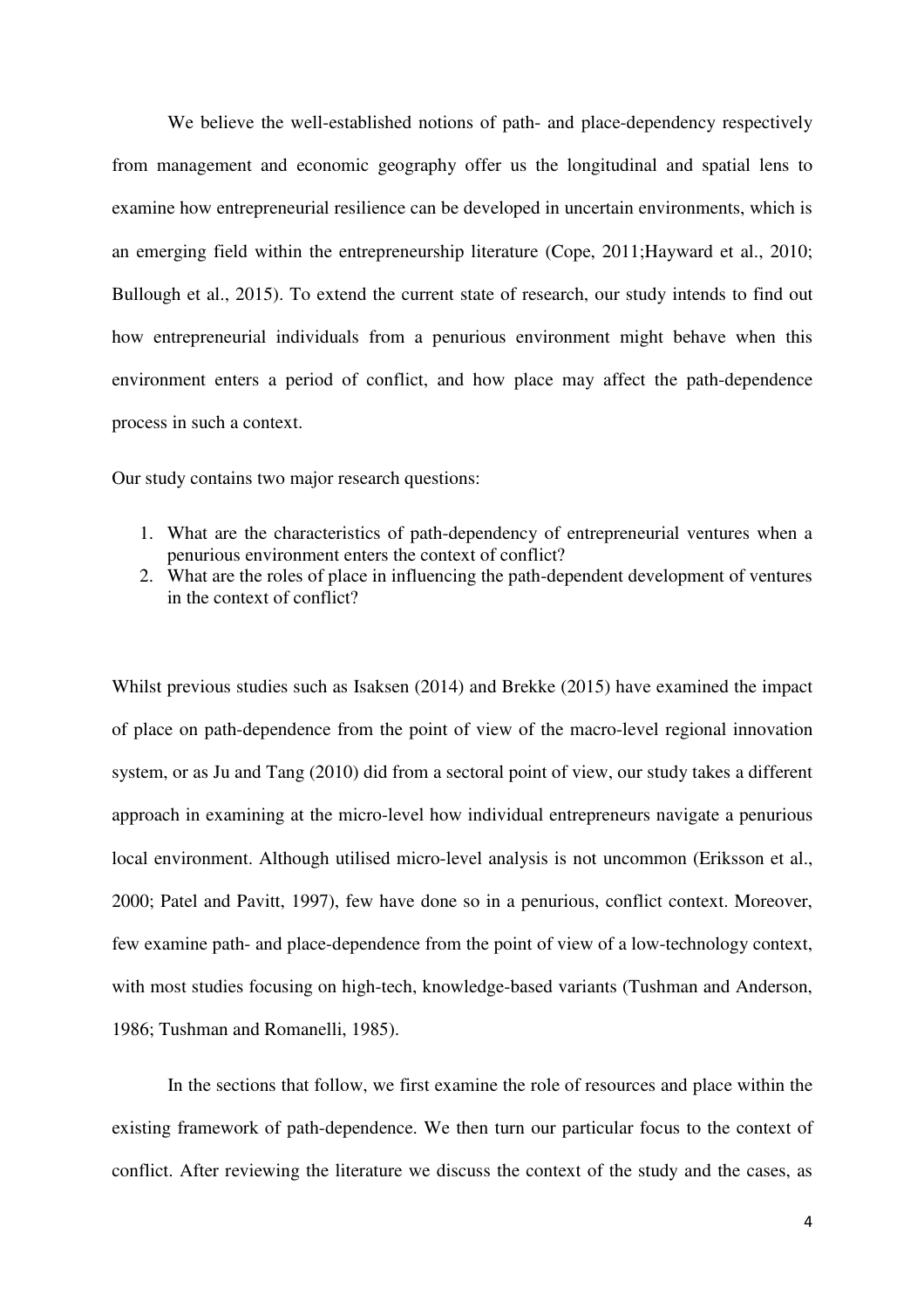well as the methodology adopted. We then reveal the findings of the paper before considering some of the key characteristics of path- and place-dependence for our specific context in the discussion and conclusion sections, where managerial and policy implications are also discussed.

### **Path-dependence entrepreneurship development in a penurious environment**

The theory of path-dependency posits that the developmental path that an entrepreneur chooses is historically-determined (Guard and Karnoe, 2001; David, 2000). The heterogeneity of the entrepreneurship process highlighted in the entrepreneurship literature, most notably, effectuation (Sarasvathy, 2001), indicates that the different cognitive frameworks of entrepreneurs and the different factor endowments they can mobilise result in ventures developing from different starting points (Shane, 2000; Baron, 2006). As their entrepreneurship journeys unfold, emergent events, whether success or failure, will in turn generate newer skillsets and resources, resulting in expectations for the future flexibly defined and constructed (Gaurd et al., 2010). In distinguishing the different pursuance paths that rely on the resources and competencies previously accumulated, Isaksen's (2014) categorisation of path-exhaustion, path-extension, path-renewal and path-creation is particularly relevant to this study and is highlighted in Table 1.

Previous studies have found that ventures operating in a penurious environment tend to embark on path-continuing strategies (Isaksen, 2014; Brekke, 2015). Resource-constrained entrepreneurs deploy strategies such as reconfiguration to minimal resource usage (Nelson and Baker, 2005), reinforcing incremental rather than path-breaking changes as one may expect to find in a munificent context (Desa and Basu, 2013). The uniqueness of conflictinflicted paucity lies in the sudden systemic shock causing rapid deterioration of resource availabilities (MacSweeney, 2008). Such uncertainties could intensify risk-adverse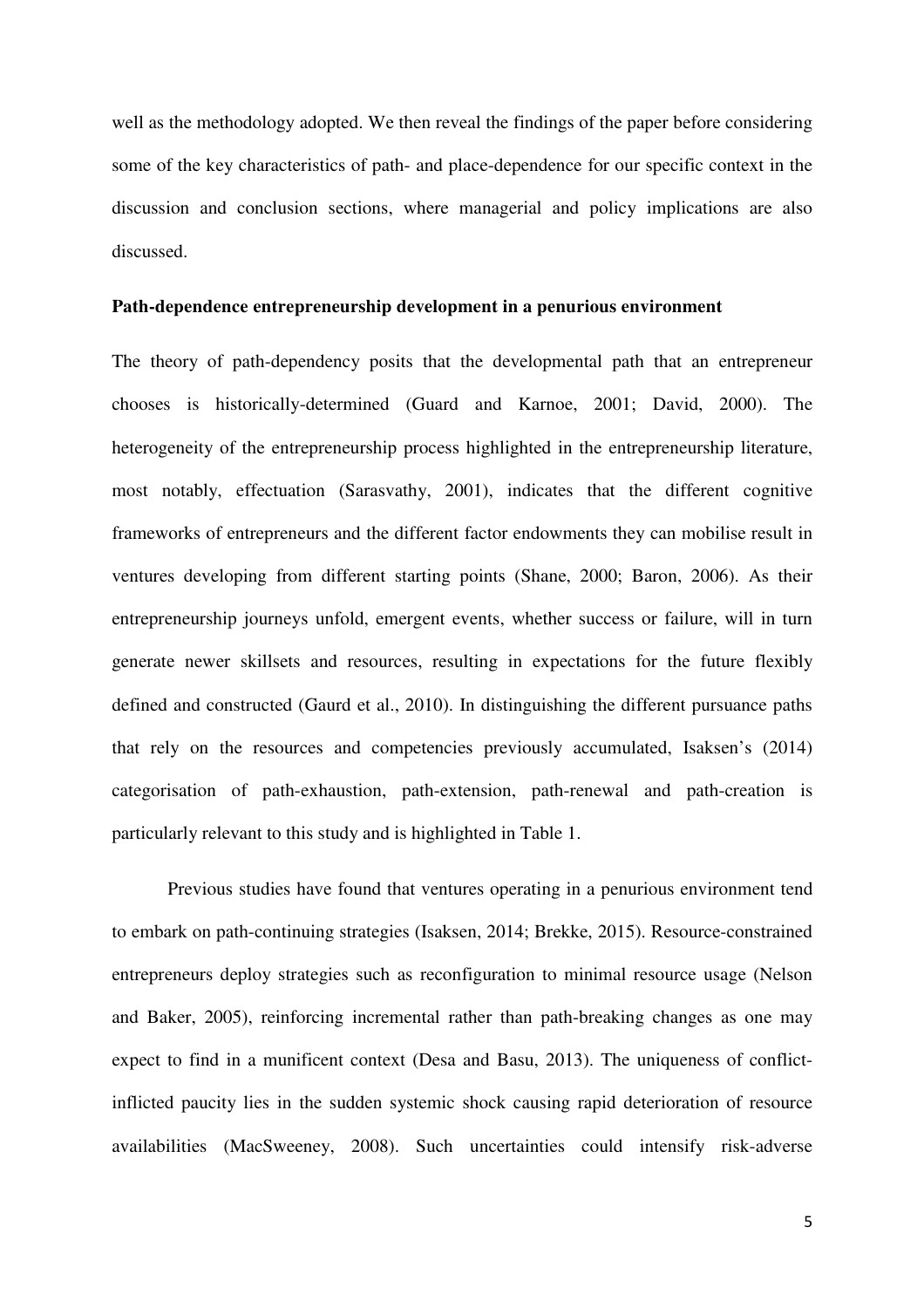behaviours (Miller, 1992), reinforcing path-continuation. Alternatively, necessity may push them towards path-breaking endeavours that deviate from their pre-existing competencies and prior specialisations (Coble, 2003). Our study intends to further explore how the two opposing forces play out in the minds and behaviours of entrepreneurial individuals facing conflict situations.

## **Place-dependence entrepreneurship development in a penurious environment**

Place-dependency, a concept from economic geography that remains little-known in management and entrepreneurship disciplines, refers to the embeddedness of the entrepreneurial path-development within the place-specific technologies, competencies and resources (Brekke, 2014). Spatial proximity is seen as crucial in enabling entrepreneurs to develop networks that facilitate the sharing of infrastructures (Saxenian, 1994; Gulati, 1999), accessing place-specific physical and financial resources (Audretsch and Keilback, 2007; Becattini, 1990), and is conducive to learning, knowledge exchange and collaboration (Boschma, 2005). Over time, the emerging paths of the entrepreneurs are further reinforced by place-specific positive externalities and economies of scale (Sydow et al., 2009), resulting in them devoting further resources and competencies along certain spatial specialisation(s) (Vergne and Durand, 2010). This suggests that the path-development process is also placedependent, hence understanding that the particular context in which the entrepreneurs are embedded is crucial in understanding their entrepreneurial path.

Within a penurious context, studies have suggested that the path-development process is particularly locked-in to the locality as the weak endogenous dynamism caused by resource paucity results in the increased reliance on internal resources and personnel (Isaksen, 2014; Brekke, 2014). Over time, this weakens the absorptive capability of entrepreneurs, who become increasingly disconnected from the innovations of the wider national innovation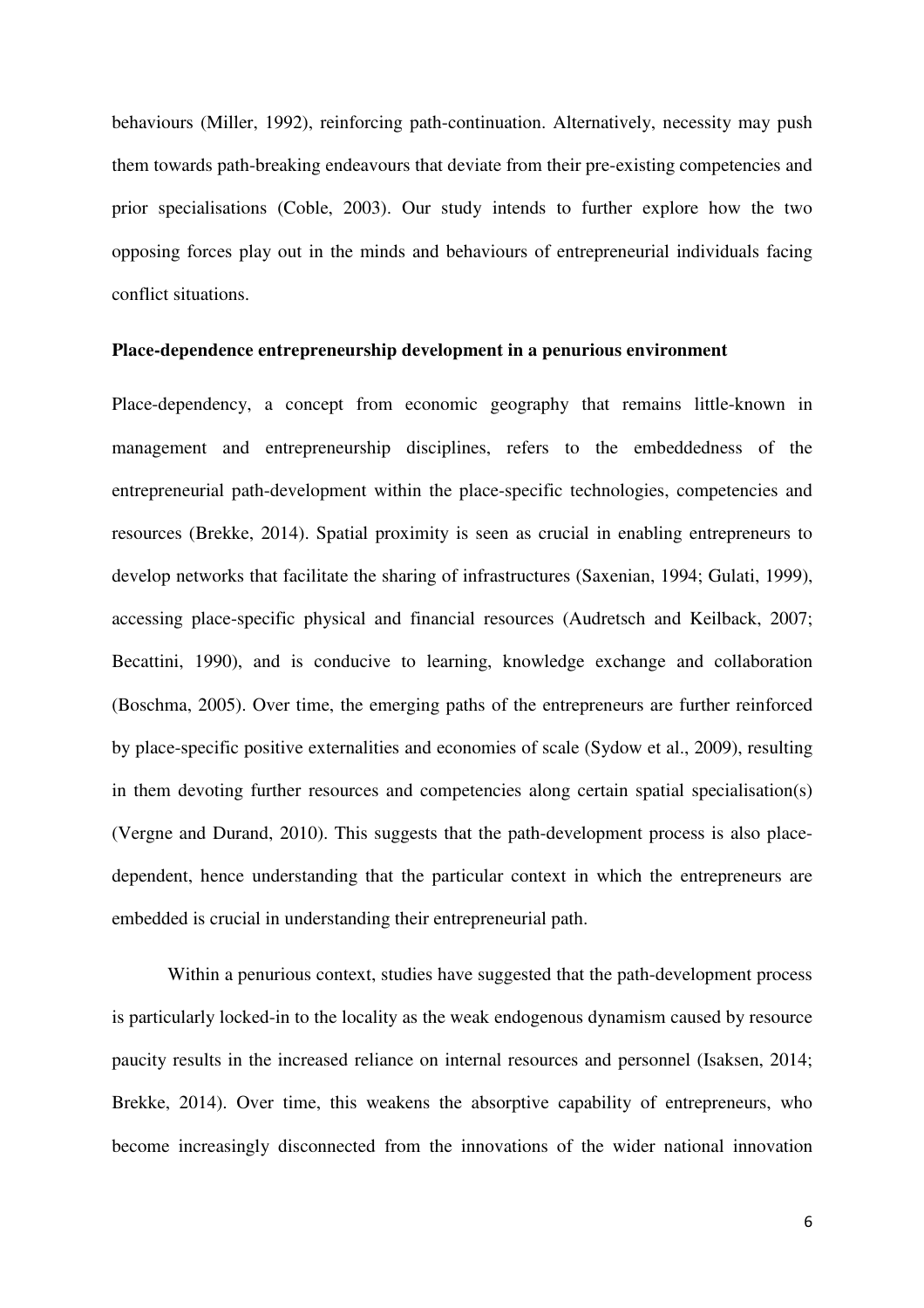system (Isaksen and Karlsen, 2012). In turn, this further confines them to a localised, DUI mode of incremental innovation, reinforcing path-continuing behaviours (Jensen et al., 2007). Path-breaking requires what Martin and Sunley (2006) termed as 'transplantation' – the monumental exogenous input into the local innovation system (Todtling and Trippl, 2005), which can be a large injection of external investment (Isaksen, 2014), top-down policy initiative (Brekke, 2014), or capacity development and support schemes connecting enterprising individuals to the global knowledge networks (Lagendijk and Lorentzen, 2007).

A conflict situation is likely to further reinforce place-dependence. Access to the wider innovation system will be limited with warfare, destruction of infrastructures and lack of physical mobility amongst affected individuals. Moreover, attributes required for transplantation are even harder to come by, with a frail government (Menkhaus, 2003), rapid deterioration of an educated and skilled workforce (Ender, 2010), and a halt on inward investments (Bussmann, 2010). This begs the question of whether path-breaking endeavours are practically feasible. Moreover, the nature of place-dependency, including the types of local resources and competencies that entrepreneurs under conflict context may be relying on, remains unclear from the existing literature.

### **Research Context**

Our study documents the entrepreneurship journeys of three aspiring entrepreneurs who were approaching adulthood and first started a business during the period of the Japanese occupation of Hong Kong (profiles in Table 2). The entrepreneurs were brought up as nomadic haulers carrying goods between freighters anchored in the Victoria Harbour and the shore. In the early part of the  $20<sup>th</sup>$  century, Hong Kong was a stagnant, British colony with entrepôt trade with China being its main commercial activity (Endacott, 1958). The harbour had long been seen as a penurious part whereby jobs in haulage were characterised as being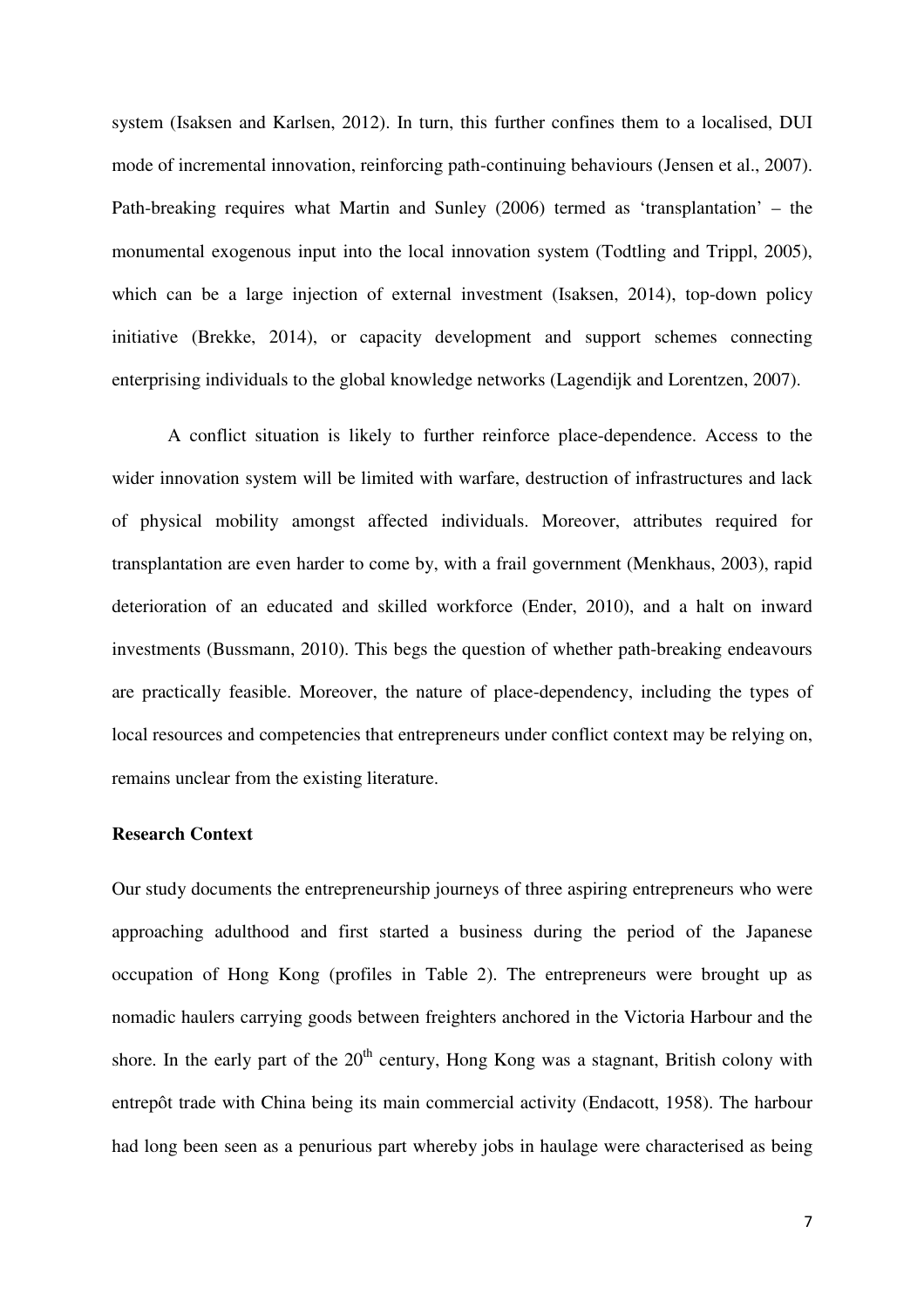unskilled, poorly paid and involving hard labour and long working hours (Chan, 1980). Most of these jobs were usually taken by the local inhabitants, the fisherfolk, who lived a subsistence existence. Brother Fok recalled:

Seven of us lived on a two-metre-long sampan. We cooked aboard and slept leaning on each other … we were barefoot, never had nice clothes, nor a spacious or comfortable place to live, but we only prayed to avoid typhoons, which could destroy our boat and the whole family (Leng, 2010, p6-7).

Most fisherfolk were born, married and died on their boats, with restricted interaction with

landsmen as a result of centuries of stigmatisation, marginalisation and humiliation

(Anderson, 1972; Ward 1985; Chan, 2000). Sister Yip reported an isolated, locally-confined

existence:

As children we played with other sisters (fisherfolk girls) at the shallow end, sometimes along the creek under Gooseneck Bridge. We bought everything from the marketplace above the bridge (stretched along the harbour front). My favourite was Ma-Po-Shan, a biscuit store, a hat of crumbs for two cents! The sellers were landsmen, but we had few dealings beyond market exchange. We were easily recognised: barefoot, in fisherfolk costumes and speaking with an accent. Our relatives lived in boats around the harbour. We would row over or take the tram (running along the harbour front) for a visit... My father would visit land more often as he would conduct businesses from a tea house, as well as visiting opium, gambling and prostitute dens on shore... Sometimes offloading goods would take us to the other side of the harbour. There was also a boatyard for repair and maintenance.

Fear of discrimination played a part in their narrowed worldview. Sister Li recorded incidents of being discriminated against by teachers and classmates during her short time in school. Sister Yip recalled that people would occasionally shout abusive comments, or run away like they had seen a ghost. This is consistent with the description provided by Ward (1965), that fisherfolk were "dragons on water, worms on shore".

Nevertheless, decades of close interaction amongst a small and isolated group helped them to develop trust and repeated interaction, as well as routines, practices and terminologies. Both Sister Li and Sister Yip mentioned the emphasis on rules and orders, including, '…how new customers can be found, the types of goods allowed to carry, and even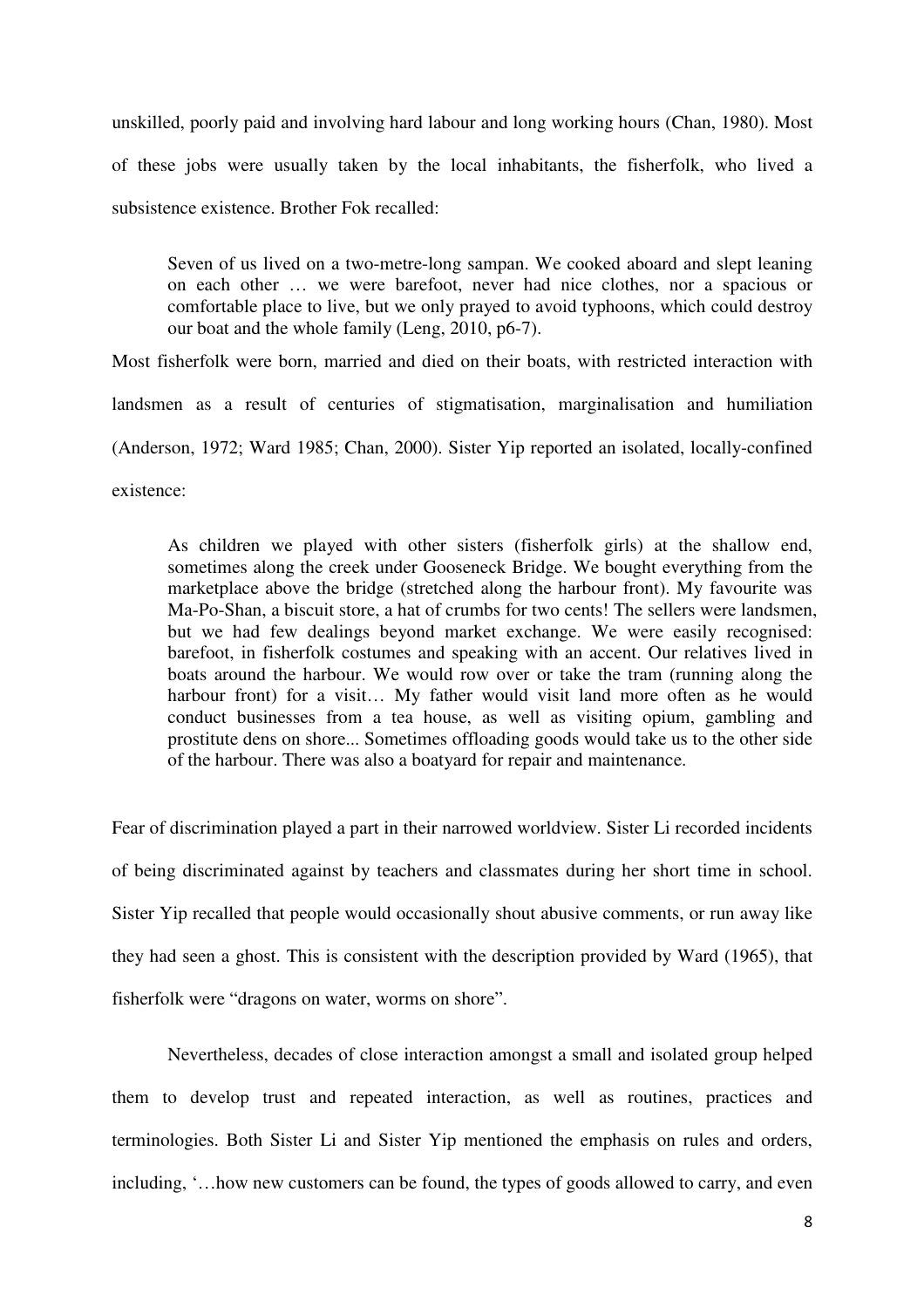the coolies that were deemed employable.' The structure of the trade was largely senioritybased and favoured incumbents over new entries. Unsurprisingly, all three families had been involved in haulage for generations. Deviation from the expected norm would be illegitimised through peer pressure, boycotts and other informal means, and could result in the non-conformists suffering great losses both in profit and reputation (Kim and Markus, 1999).

This tacit, professional knowledge and other skills would take years to master. Fisherfolk aged five would begin to learn to steer a boat, watch the currents and weather changes and, by their adolescence, became involved in the physical side of the operation. Whilst the family head would continue to handle commercial development, the children would become increasingly involved in its day-to-day supervision and management, including the daily arrangement with the coolie heads of the appropriate manpower, managing accounts, and accompanying the family head to negotiations. By late teens they would be assisting the head to run a separate boat. Through such an informal 'apprenticeship' process, the young ones would have accumulated useful network, technical and market knowledge to run their own business once they had accumulated sufficient capital, often with family help. The first few years of running the business independently in such an institutionalised environment could be extremely tough. Those who struggled would eventually be pushed out of the business and became coolies, labourers, or beggars around the harbour, until they accumulated enough to restart. Once a foothold in the trade had been obtained, most would reinvest in more and larger fleets to attract bigger business. When approaching retirement, assets would be split amongst offspring, thus restarting the cycle.

All three entrepreneurs were reportedly going through the 'apprenticeship' process. Sister Yip recalled: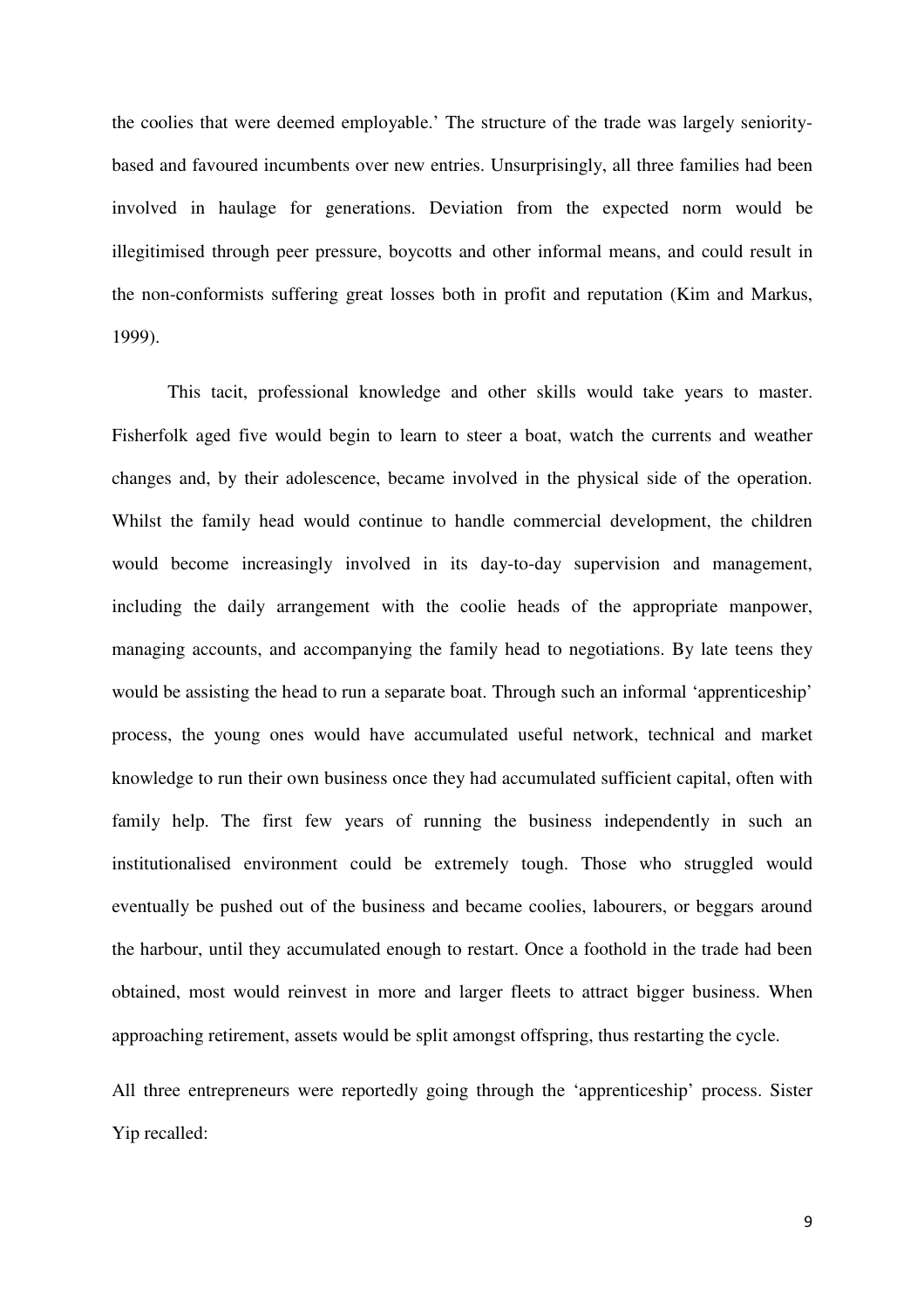I worked on my father's boat since I was little. My big mother who slept next to me would kick me up to make rice porridge, or to buy fried breadsticks from the market. Later, I would pull the boat into the harbour, and helped with liftings. At night I would, with a few sisters, wash beanie sacks and prepare them for the next day. I fed people and chickens on board – their mess needed to be cleaned up.

Sister Yip was perhaps more fortunate in having a senior figure as a father, unlike Sister Li whose family was in the transitional phase having been forced out of haulage and into inshore fishing and clam digging. Brother Fok experienced a more traumatic childhood. He lost his father through cancer and two elder brothers through a typhoon at seven and, with the loss of manpower, the family abandoned their haulage business. However, rather than use the residential sampan for small-time trade, his mother's decision to uproot the family ashore required considerable courage and risk-taking, and was unheard of at the time. Whilst the gamble did not pay off with the family eventually returning to haulage, the family remained ashore. Exposure to the perspectives of landsmen and noting some of the successes associated with education would have an important impact on Mother Fok who became insistent on her son's education. Brother Fok recalled:

My mother was illiterate but she understood the importance of education, to do well in life… I attended free schools for fisherfolk… then was admitted into Queen's College, a premier secondary…she would give me pocket money for the tram and for lunch, but I would walk and eat cheaply… To reduce the family burden, once I finished school, I helped with bookkeeping, distributed invoices, and distributed wages to those running sampans (Leng, 2010, p.9-11).

Fok's experience is in sharp contrast to the typical fisherfolk. Sister Yip recalled:

My brothers attended school sporadically and my father did not object when they quit altogether. Once I saw one of them playing games on the street and told my father, but he didn't want to know. They can write a little. I wanted to go but my father would say, "What's the point of girls going to school?".

Sister Li began her studies, but was recalled after 6 months to help make money. She nevertheless spoke of the importance of basic arithmetic and literacy in aiding her bookkeeping, stock checking and contract signings. Brother Fok's education not only enabled him to offer technical support to his mother's business, but also gave him a pro-land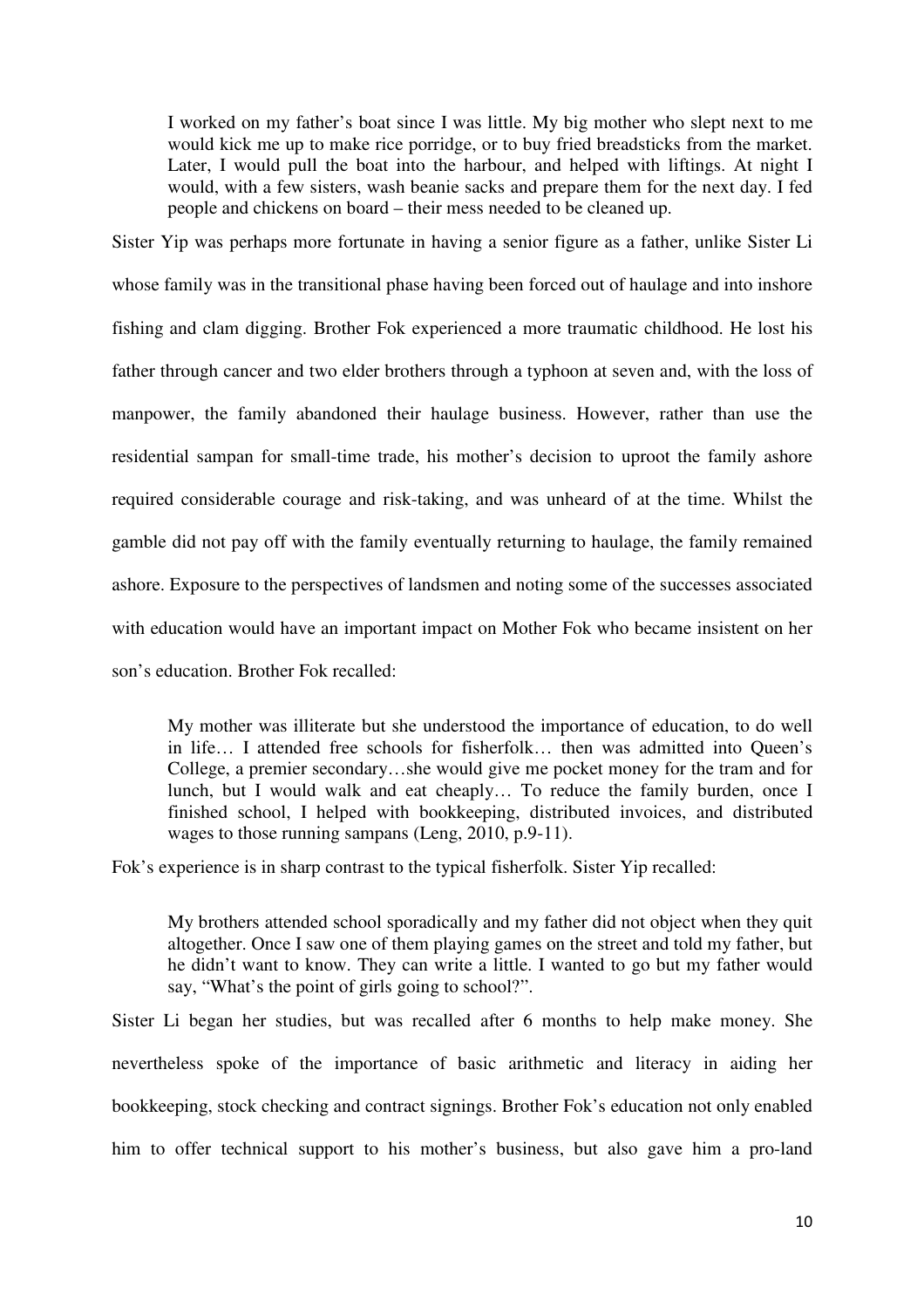worldview and the competencies and networks well beyond what was required for surviving in the harbour. He is what Johnson (1993) described as the 'imaginative extension' of the stereotypes which the literature suggests are most dynamic and can potentially bring about changes through 'situated application' (Tsoukas and Chia 2002). The presence of both groups in our study helps give a clue as to whether these personal factors play a role in their path development process in conflict situations.

#### **Methodology**

#### *Data Collection*

Our study follows the biographical research method (Bornat, 2008; Merrill and West, 2009; Grele, 1996; Thompson, 2000), focusing largely on the establishment of facts surrounding the entrepreneurial decisions taken by the three entrepreneurs during the period of conflict (Portelli, 2006; Thompson, 2000). Our intention is to explore the entrepreneurial actions taken and how this is linked to pre-existing and newly acquired resources and competencies. Our chosen approach is particularly suitable for this research for a number of reasons. Firstly, limited access to respondents at the time of conflict means that to adopt a post-hoc, historical approach is pragmatically inevitable. Secondly, biographical research facilitates a humanistic-interpretive approach that often enables researchers to offer a fresh perspective that, in some cases, confirms, and in others, challenges, many of today's intermingled theories and assumptions that were developed from the normative model of the West (Jones and Zeitlin, 2008). In entrepreneurship, there is an increasing consensus on the importance of context to the understanding of the cognition of entrepreneurs and the entrepreneurial decisions being made over time (Jones and Wadhwani, 2006). More specifically, history shapes the actions of the characters at the particular time. Although biographical materials can be considered to be similar to other narratives, the uniqueness of them lies with their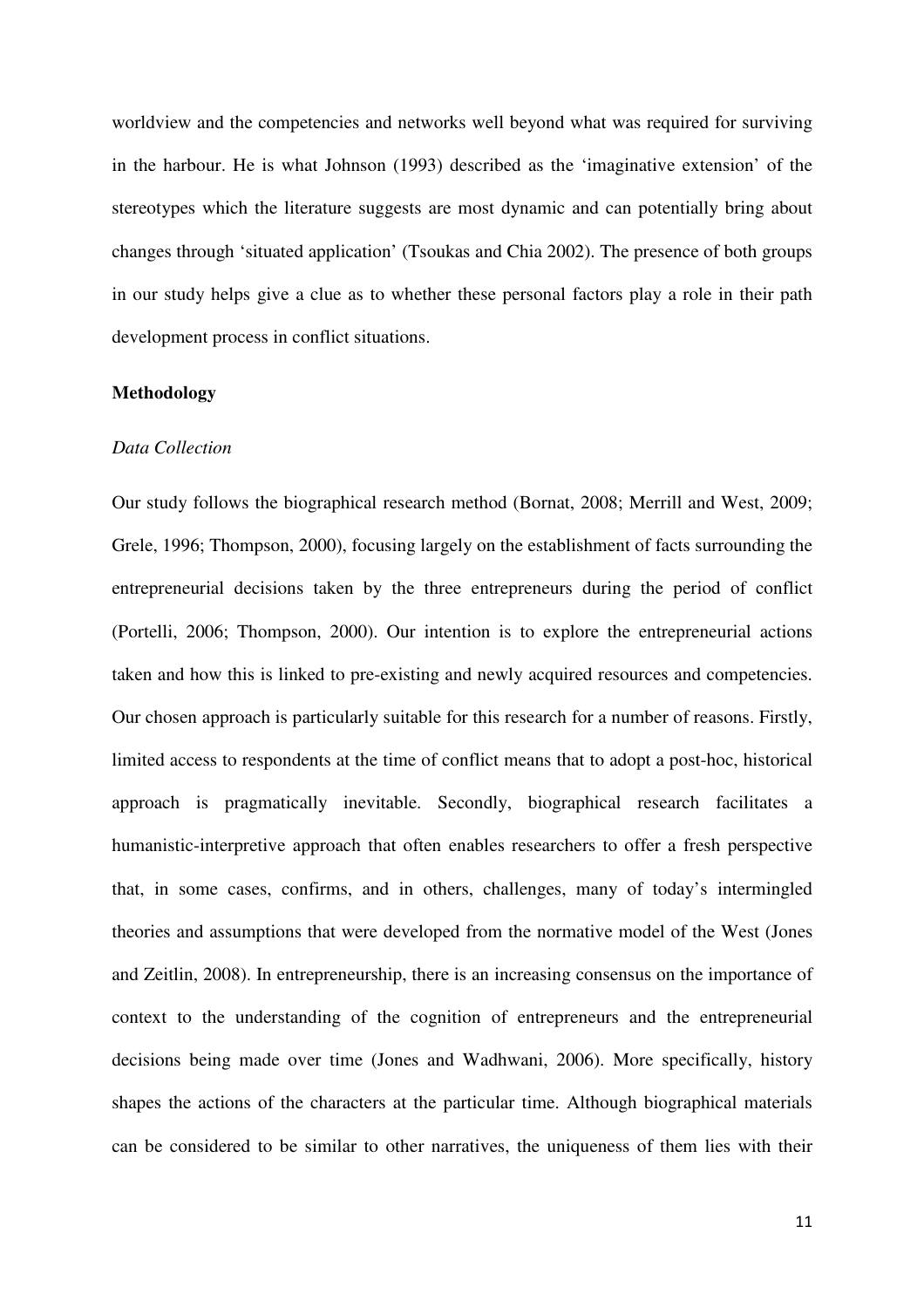extensive coverage of life events (Thompson, 2000), which enables us not only to pinpoint the particular activities undertaken during the period concerned, but also to reconstruct how prior resources and competencies shaped their adaptation process and the evolution of their ventures (Rosenthal, 1993). Thirdly, the longitudinal emphasis of biographical research is most suitable for a change-orientated topic such as path-dependency (Merlin, 1992; Chetty et al., 2014). Finally, our emphasis on individual testimonies that detail the local, native and marginalised points of view is particularly important in a conflict situation where records were destroyed or rarely kept (Thompson, 2000; Portelli, 2006).

The extensive effort required to extract longitudinal details and the difficulties in finding suitable informants for the restricted context of conflict (Goodhand, 2000) means that we had to restrict the number of entrepreneurs studied to three, which is consistent with previous research using an in-depth qualitative approach (Jack et al., 2008). The interviews were extracted from different sources and consequently there are differences in terms of content and forms displayed (Table 3). Nevertheless, reusing secondary archival materials after careful deconstruction and recontextualisation is not uncommon in biographical research (Tureby, 2013), particularly when our focus is on the referential function of the narrative (i.e. the sequence and responses) rather than feelings and emotion.

## *Data Analysis*

Departing from the conventional focus on themes in narrative analysis, we embarked on an event-based process analysis (Lok and de Rond, 2013), a post-hoc approach into why certain entrepreneurial opportunities were discovered and taken up at a specific point in time. Eventbased analysis is particularly useful to study path-development because it enabled us to systematically determine the resources and competencies being utilised in each of the economic events and, by comparing events taken by the same entrepreneur, we could work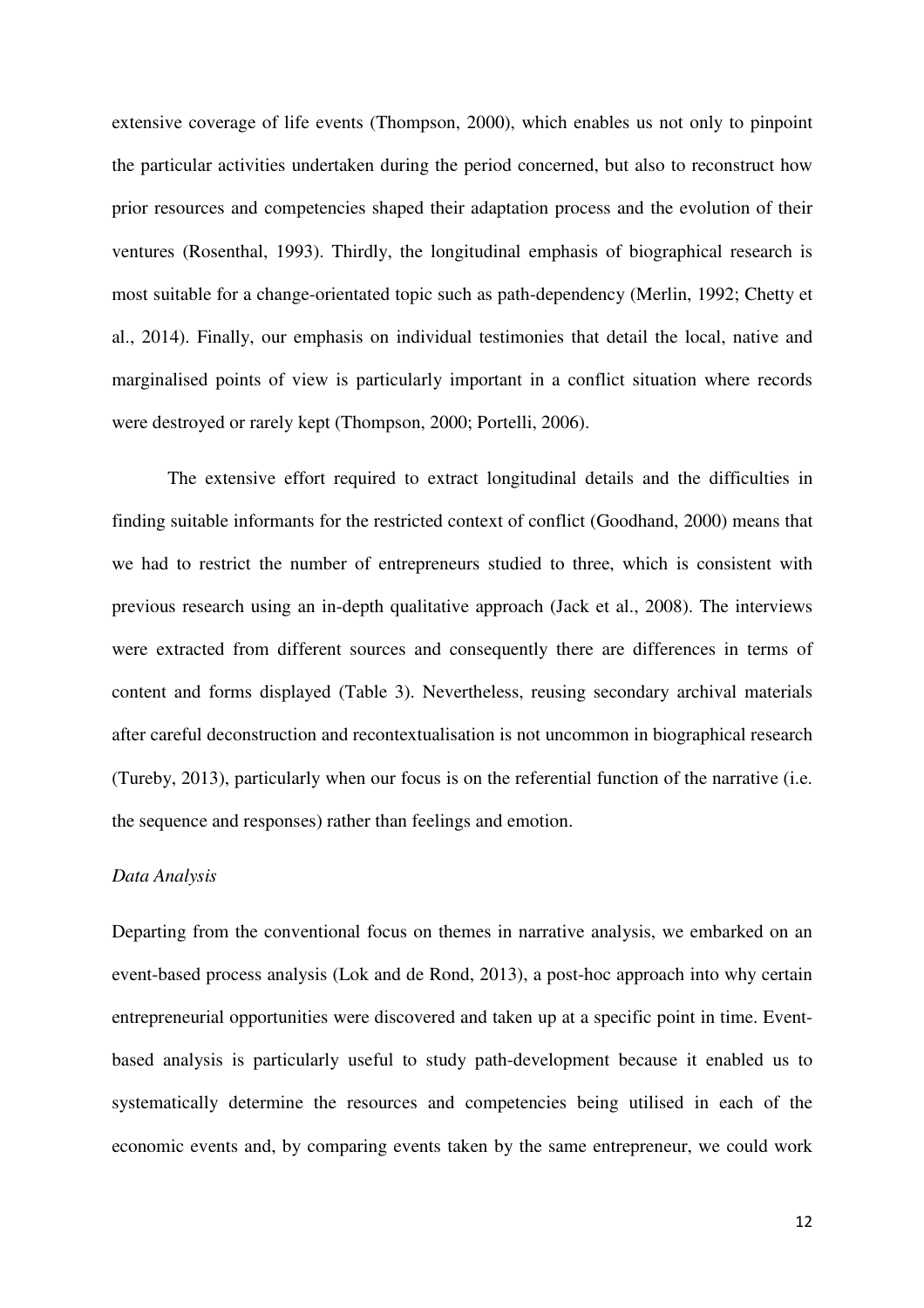out the additional resources and competencies being utilised, and in turn the nature of pathdevelopment being taken. To do so, we followed Langley (1999) and Rosenthal (2006) to first conduct sequential analysis of the biographical data by compiling the collected information into individual case histories for further analysis. This involved firstly constructing a timeline (Tagg, 1985) for the critical life events (Flanagan, 1954; Evers and O'Gorman, 2011; Vorley and Rodgers, 2013) throughout the years, including both preentrepreneurship (P) and entrepreneurship (E) activities, and reflecting on their relationships with related macro and micro incidents. This stage of the analysis enabled us to come up with an objective account of events in their lives, independent from their self-interpretation (Rosenthal, 2006).

In the second stage of the analysis, multiple coding schemes were applied to each case to categorise different events and activities (Rosenthal, 2006; Strauss and Corbin, 1998). This step is particularly essential for biographical research as it enables researchers to separate respondents' self-presented biographical accounts that were developed over the course of their life (Rosenthal, 2006) from our intended research objectives. We first applied an attribute coding scheme (Saldana, 2013) based on Baron (2006) to identify: i) the physical, human and financial resources possessed and acquired by the entrepreneurs to realise the opportunities; ii) their personal knowledge, skills and experiences, both previously accumulated and recently acquired; and iii) their attributes. Once the resources and knowhow had been classified, we determined the nature of path dependence based on Isaksen's (2014) categorisation. Finally, we connected each entrepreneurship event with the self-reported outcomes.

Information gathered was then mapped onto the extended entrepreneurial timelines (Tables 4-6) indicating the nature of each of the entrepreneurship events, the resources and competencies required, and its outcome. We are interested in not only within-case but also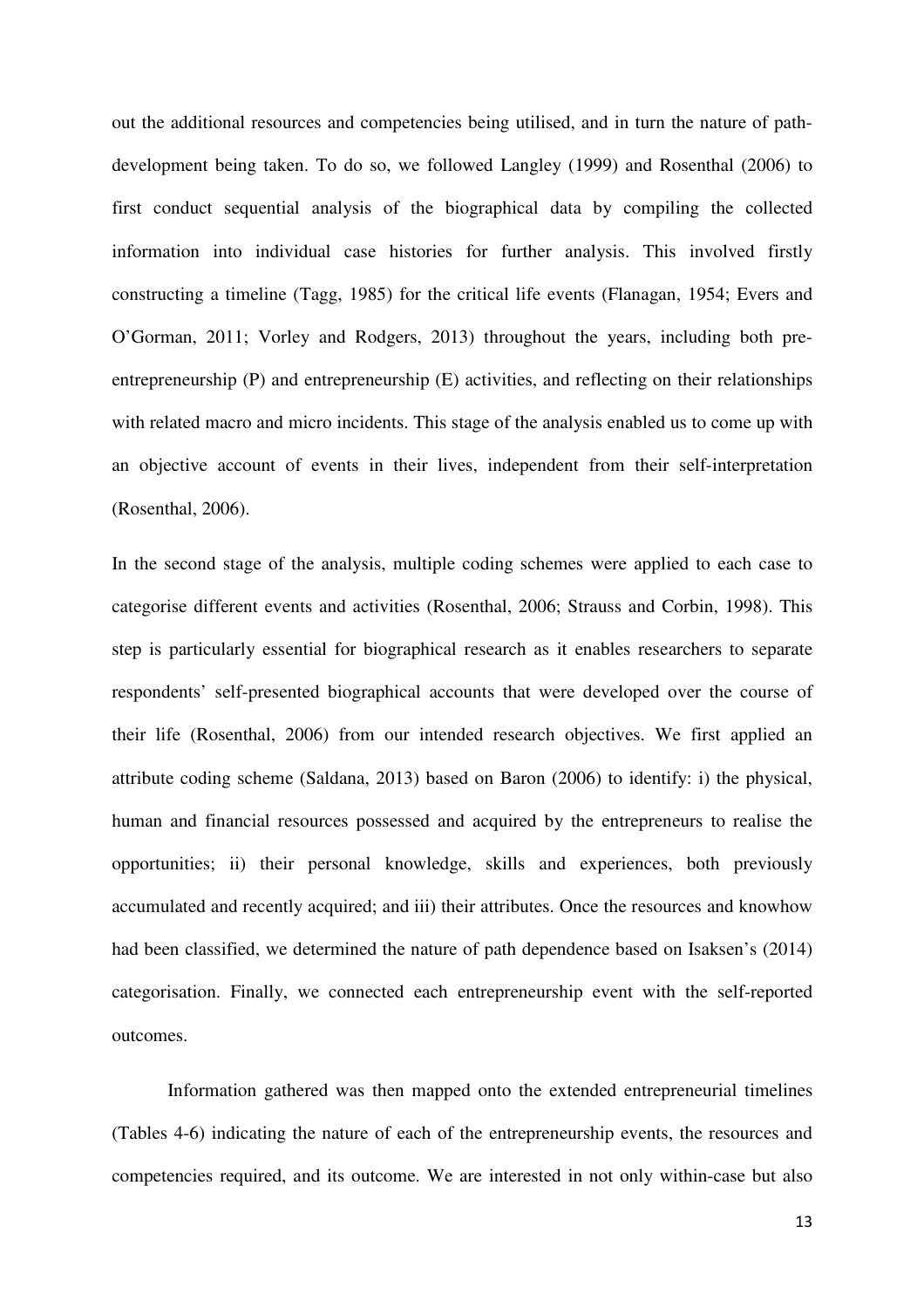between-case analyses for generalisation purposes (Ayres et al., 2003). Consistent with LeCompte and Schensul (1999), we examined the correlations between these resources, personal attributes and attitudes, or any combination of them, and certain actions and behavioural outcomes. Finally, as with Merrill and West (2009), we identified common connections between themes across cases for theory generation.

### **Results and analysis**

#### **Path-continuation at the immediate aftermaths of war and conflict**

The Japanese occupation of Hong Kong in December 1941 meteorically transformed the territory. For the next 3 years and 8 months, ongoing war efforts prohibited trade with outside the 'sphere', effectively bringing all commercial transhipment activities to a halt (Tse, 1995; Cheng, 2006). To ensure that the meagre resources were reserved for military use, the territory was placed under the centralised control of the army, with martial law implemented throughout the occupation (Lethbridge, 1978; Lau and Chow, 2009). Rations on food and fuels were immediately implemented with all private trade and distributions strictly prohibited. Strategically important resources and enterprises were placed under Japanese control, often through confiscation, forced partnership and compulsory takeover under unfavourable terms (Cheng, 2006). The authority imposed an all-night curfew and set up numerous checkpoints across the territory (Snow, 2003). The presence of crime, ongoing warfare and local resistance meant that most civilians would naturally avoid unnecessary travel (Lau and Chow, 2009).

The livelihoods of our three 'would-be' entrepreneurs were closely linked to the business fortune of their respective family businesses. Brother Fok's family fell victim to centralisation as the coal warehouse that they worked for, as well as their carrier, were both confiscated. Brother Fok indefinitely suspended his studies, and for over a year he engaged in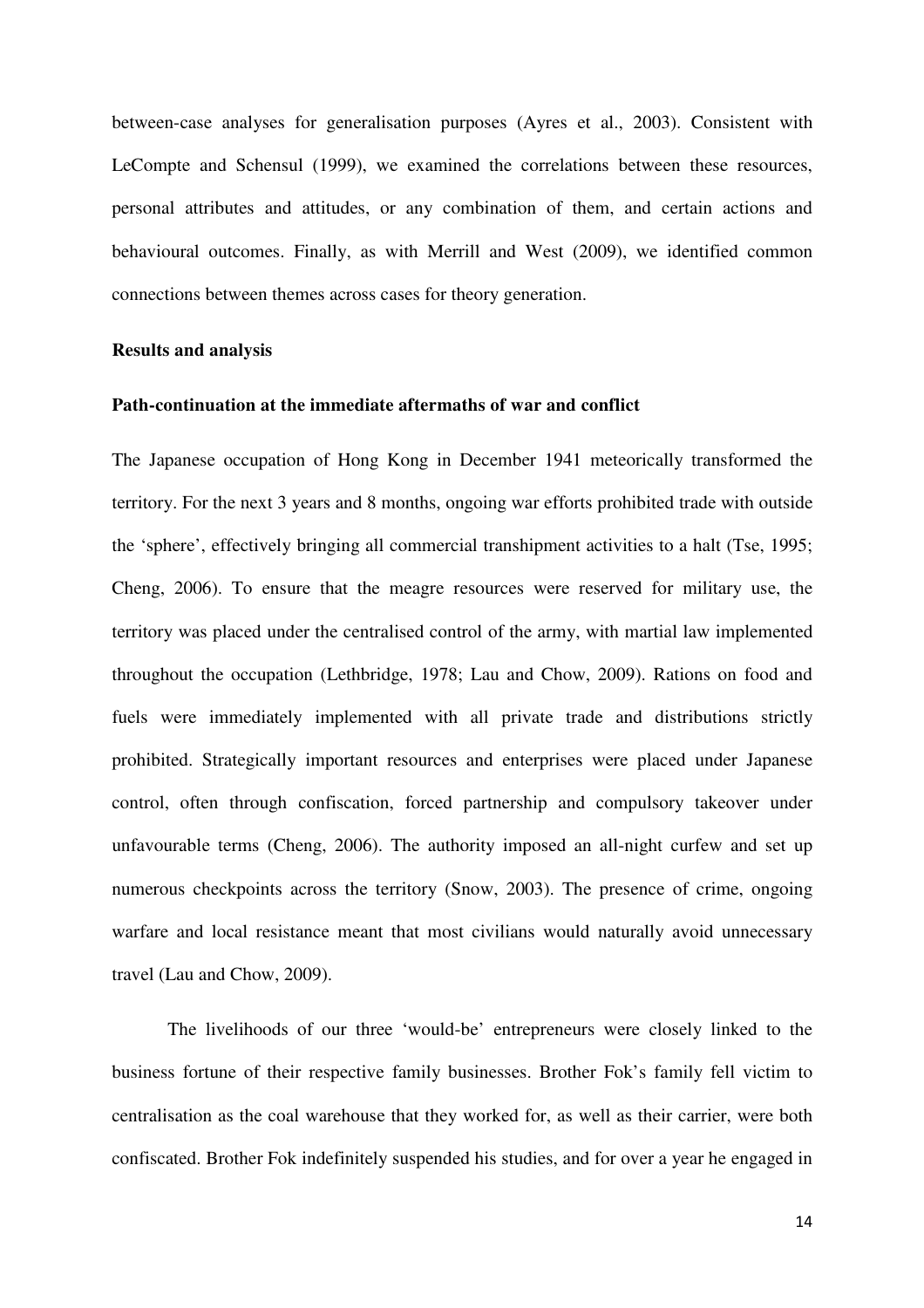various types of labour intensive manual work along the waterfront that required little of his pre-existing knowledge and networks (Table 2, #P-3 to #P-8). He spoke of his sense of family responsibility which pushed him into jobs that he was not good at, and with little intrinsic or extrinsic reward:

After the confiscation, we had trouble keeping afloat. At 18 and as the only man in the house, I needed a job ... I became a member of a black gang on a steamship…working days and nights, it was tough and tiring. My body was shattered, but I gritted my teeth and pushed on. The wage was low, but at least I could help support the family. However, the boss was not satisfied and let me go... Then I found out that the dockyard was looking for coolies. My job involved hammering nails with a large iron hammer, which was dangerous and exhausting. I could not cope with the physical demands, so I quit... Then I worked as a labourer on the airport extension project. The Japanese would beat me up when I was not deemed to be working hard enough. There was not enough money for proper food, and the lack of nutrition made me weak. I broke my finger because I had no strength to hold onto a barrel… (eventually) I was sacked (Leng, 2010, p15-16).

Sister Li's family kept their two trawlers but clam farming was no longer considered a safe and plausible option. She married a hauler specialising in grocery, but as transportations with major locations such as Macau, Malaysia and the USA came to a halt, demand for their service ceased. Initially she worked for her mother-in-law to trade food stocks obtained from shipwrecks (#P-C). Smelly rice (fermented in saltwater) was popular, so was soaked wheat or oak that people would turn into porridge. However, stocks were low and soon depleted. She then worked for her sister-in-law collecting leftover food from processing, including tofu residues, peanut skins, and wild vegetables (#P-D). However, with diminished food stocks, tensions were running high. After her mother-in-law died, she was being accused of causing her death by 'bad feng-shui'. Later, her husband gave her a scoop of rice, and said, 'Take the rice, eat, and move along. We don't have food here.' She became homeless and begged along the harbour front (#P-E). She was eventually reunited with her mother and returned to lowend haulage (#E-G), plus any income-generating activities they could land around the harbour. Noticing the locations of the wreckages, the family became metal scrappers and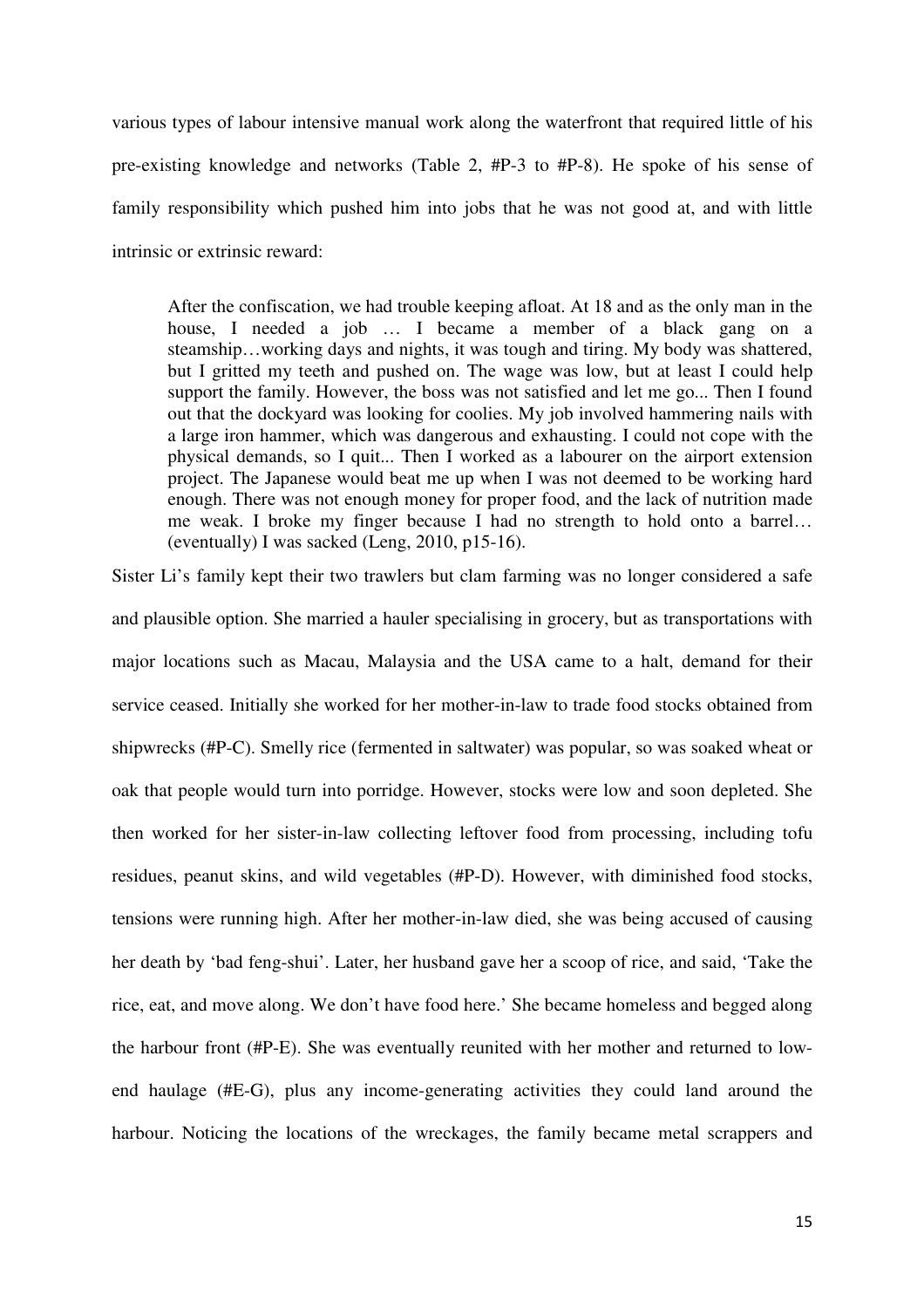small-time copper dealers at the nearby dockyard (#E-G). These activities were selfsubsistent and not particularly profitable.

With fuel being a strategic resource, the Yip family was able to both keep their fleets and continued to deliver high-end fuels, but now exclusively for the Japanese. Sister Yip effectively continued her path of 'apprenticeship' (#P-I). Then, with her father's support, she branched out with the purchase of a small carrier to begin her own haulage venture (#E-II). She recalled:

When my father was busy we transported coals with our residential boat which I ran jointly with my 'small' mother (father's second wife). Sometimes coals were all across the hallway which was hazardous. Then, my father asked me to run my own boat. The first boat was not a good one. My father was still dealing with the suppliers but I had my own coolies and some relatives were working for me. It was largely learning by doing. The flow of business was sporadic and at the beginning I did not make a lot of profit.

This episode illustrates the unpredictability of the environmental jolt which occurs in the immediate aftermaths of war and conflict, where the fortunes of people, businesses and other sectors are often determined by exogenous factors, leaving entrepreneurs with little control over their subsequent success or survival. Winners appear to be arbitrarily chosen, with Sister Yip and her family having the fortune to continue their path as before, a luxury that eluded both the Li and Fok families. There does not appear to be a defined formula explaining why Master Yip's family were allowed to remain in haulage, while Mother Fok's fleets were confiscated. This nevertheless allowed Sister Yip to continue her existing path, and extend it by starting her own venture.

Sister Li and Brother Fok were arguably the losers of the initial jolt. Their paths were repeatedly exhausted, forcing them to switch between self-subsistent local economic activities. Both were pushed into employments out of necessity. Sister Li did eventually manage to begin her entrepreneurship path, but like Sister Yip, this was through extending out from the existing activity that her family were involved in, and was largely by necessity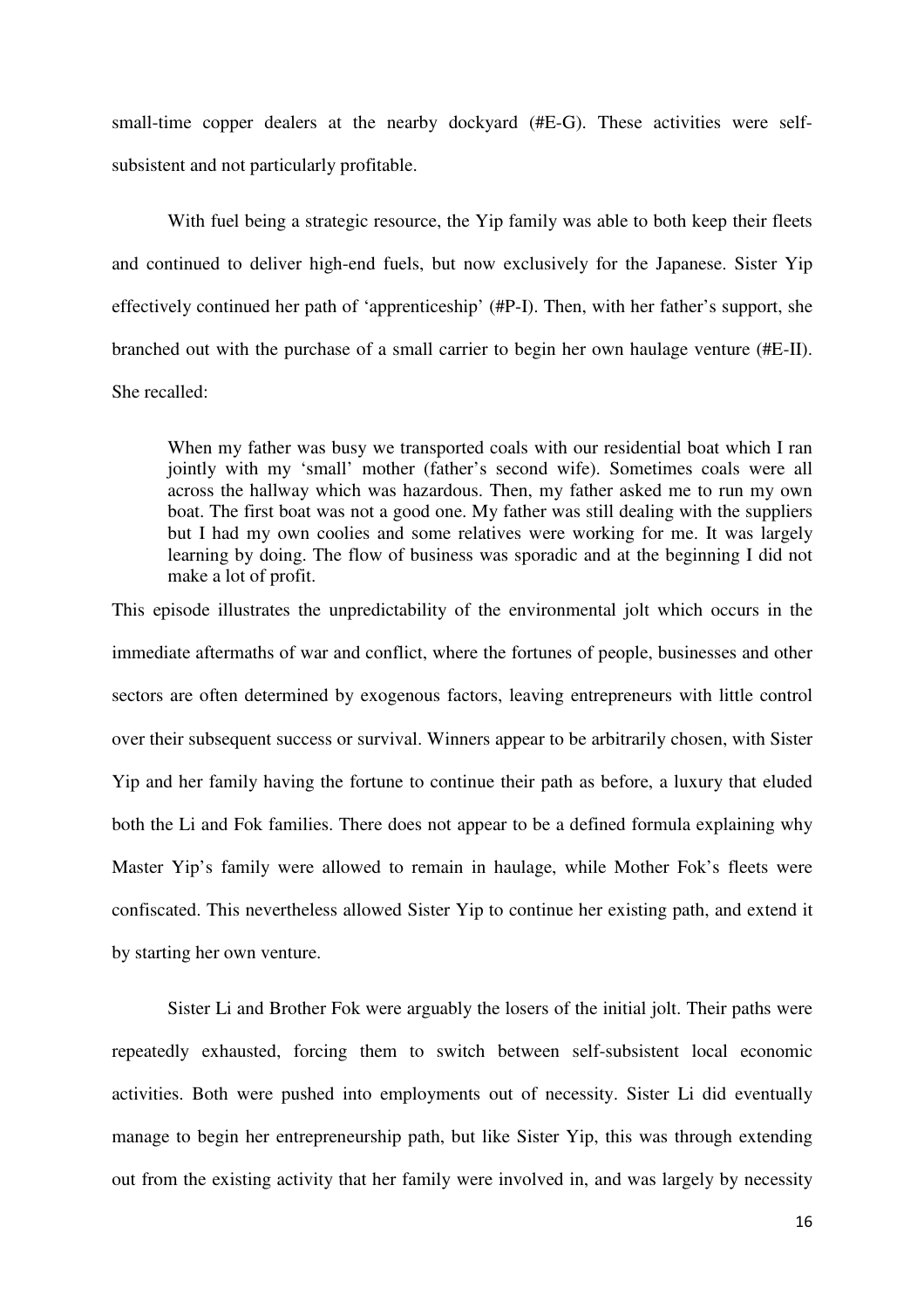rather than choice. Their local involvements provided her with the knowledge and competencies to be sure that a market was available, as well as the means to capture the opportunity. In the midst of change, pursuing new opportunities through the acquisition of new physical capital for far-reaching path-creating or renewal activities would not only be difficult, as access to resources was likely to be limited, but also highly risky, as the conditions could not be predicted.

Brother Fok's education and network beyond the harbour played a minimal role in assisting him during this difficult period. He wanted to move to heartland China which was unaffected by war. However, limited physical mobility was an issue as his mother could not bear the 20-30 days walk to reach the destination. Nevertheless, it is also evident that his bud of entrepreneurship began to grow in the midst of his tragic personal circumstances. He developed a strong conviction in his personal ability but lamented the lack of opportunities and resources for him to start up a business:

I was convinced that I had the brain for business, and could make great wealth… with that in mind, I constantly looked for an opportunity to become rich (Leng, 2010, p20).

For two years since the Japanese occupation, I was involved in six, seven jobs, and every time I was either dismissed or resigned. I began to question whether I was suited to working for other people, and started thinking about starting a business. However, for someone in my circumstances, becoming one's own boss was no easy feat (Leng 2010, p17).

The fact that he no longer resided on boats played a crucial role, as it meant that he did not have the physical resources to speedily capture some of the local transportation and haulage opportunities which had arisen. This resulted in him looking elsewhere when an opportunity subsequently came, as recorded below.

### **Path-breaking in an increasingly penurious environment**

As with most ongoing warfare or conflicts, the business environment during the rest of the occupation remained treacherously penurious. By 1943, commodity shortages had worsened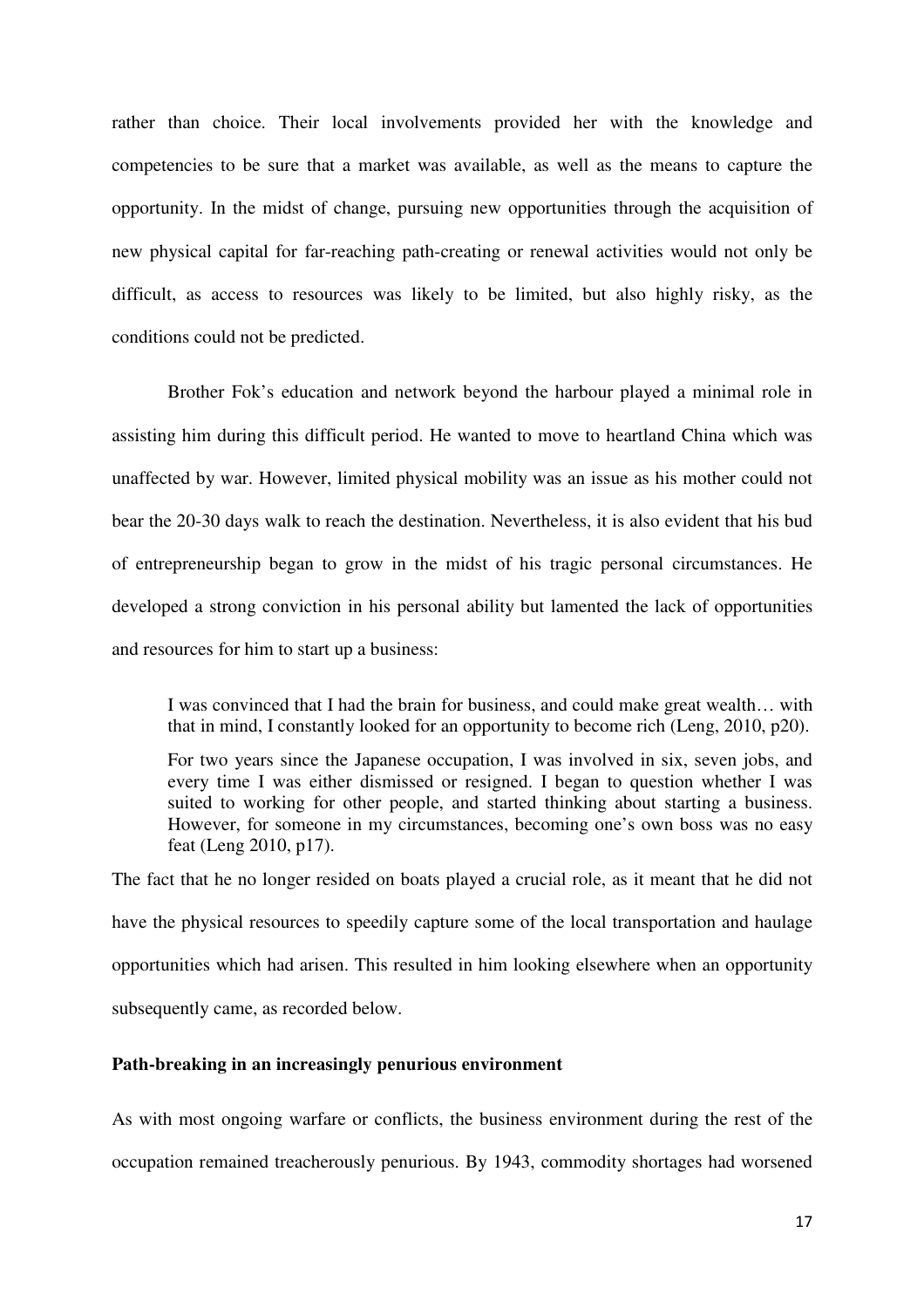as Japan began to lose ground and, with the American naval blockade in full effect, one merchant ship was sank daily and with it, millions of tons of shipments (Snow, 2003). With most rations being discontinued and the formal economy failing to meet excess demand (Tse, 1995; Cheng, 2006; Snow, 2003), black markets erupted across the territory turning it into 'an anthill of hoarding, speculation and marketeering' (Snow, 2003, 122). Enterprising individuals would source their supplies in a variety of ways: some carried them on foot from across the border (Lau and Chow, 2009), and others like Lady Fok sourced from their own homes items they no longer considered as necessary, such as jewellery, often selling at a deflated price. For obvious reasons of consumption and production, fuel and food commodities were particularly popular. Domestic furniture, papers and books were all considered viable fuels (Lau and Chow, 2009), and many like Sister Li's family gathered firewood from nearby forests. There was even a market for used coal smuggled out by workers from power plants (Snow, 2003). Many of these activities carried substantial dangers with robbery, ongoing bombings and guerrilla battles being commonplace, not to mention the severe punishments if caught. Needless to say, these businesses operated differently from in normal environments, and often required entrepreneurs to be shrewd, streetwise and above all, able to take risks, although some of the risks could be offset by protection payments to police, the triad and others. With few alternative income generation opportunities in a shrinking economy, most engaged in this line of business out of necessity rather than to seek a profit.

The harbour, well-guarded and with relative ease of access in the otherwise paralysed transportation system, was a fitting location for the local black market which ran in parallel to the heavily-controlled formal economy. Such closeness allowed the two economies to interact, in the process legitimising illegitimate commodities and providing the formal sectors with the otherwise unavailable but crucial commodities and support services. This facilitated the growth of entrepreneurship. Sister Yip recalled a busy and vibrant harbour: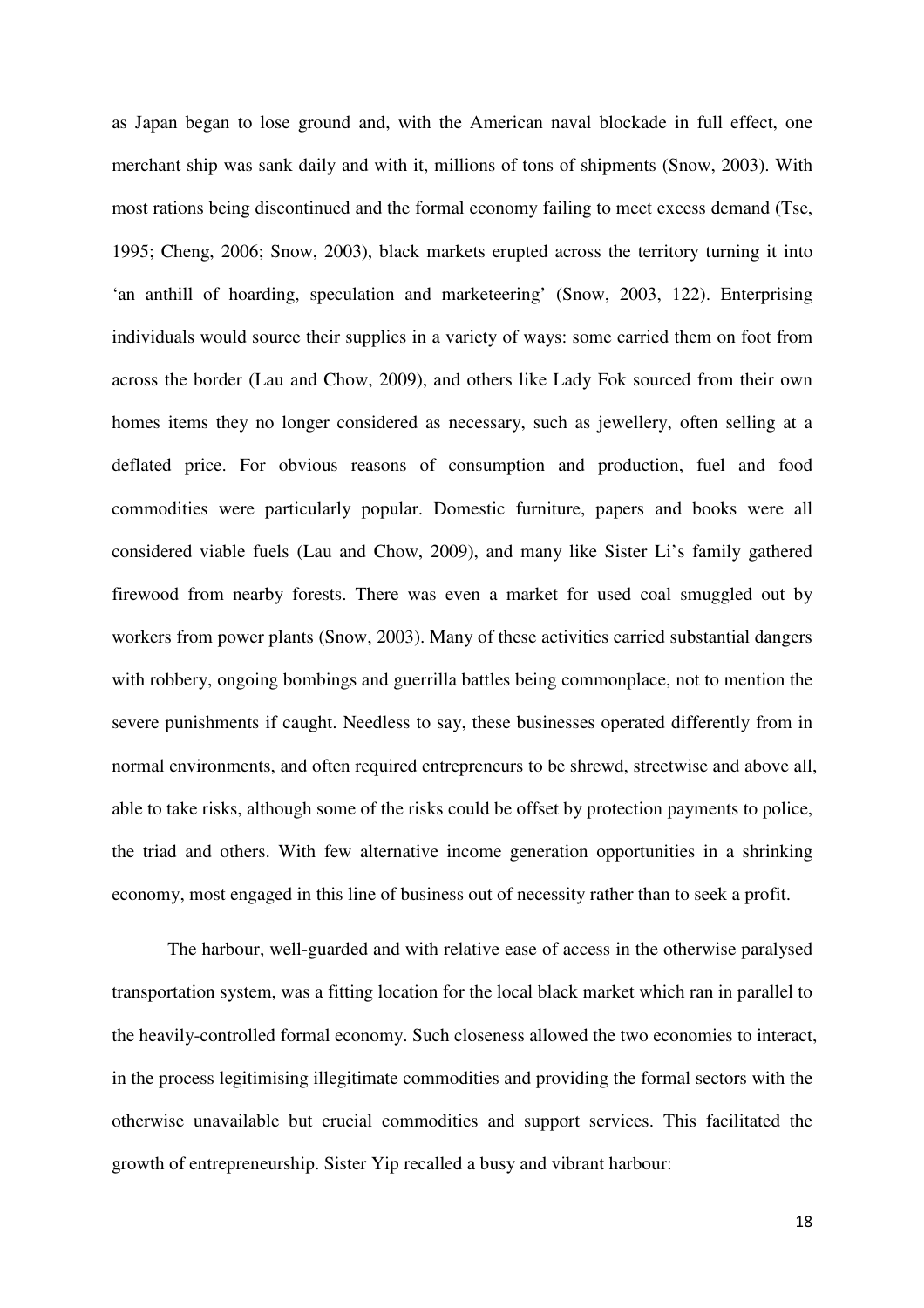Fisherfolk were running all kinds of business. Some were haulers like us, some sold things, others transported passengers. Most were illegal businesses. As long as you could make money, people would do it.

Sister Yip herself augmented her entrepreneurial path by tapping into the increasingly lucrative illegal fuel trade (#E-III). She recalled:

In the evenings I would pick up leftover coals from the day's haulage. Many were deliberately kicked into dark corners or cracks. These fuels were in high demand as they were of industrial quality and were deemed superior to used coal and firewood. I also bought coals from other haulers and coolies who sourced them through similar means, but even from children who found them during low-tide. Sometimes when supply was low we paid coal factory workers for their crumbs. We would pack them nicely, and charged customers 2-3 times over.

Whilst 'coal picking' had long been considered as an alternative to tipping, in this new environment the process became systematic and on an industrial scale. Her father, with his network and contacts with factories and ship owners, effectively became the distributor for the family collections.

Initially most of the customers were locals. We would row around to ask, and they would buy when theirs finished. Later, we also sold to strangers who, through repeated dealings, became regulars. We were at our busiest towards the end of the war and had factory, even coal stores' operators. We had those from steam ships coming to us, who would commonly buy 20-30 bags and we would hike the price. At this point I would pass my stock to Dad, who would pay me once he received payment. People looked for my father by shouting his nickname, 'Fatboy-Kei'. The busier it was, the louder the harbour became.

As business began to pick up, she purchased a new boat with his brothers and uncle, a fisherman who helped her father using his trawler. Sister Yip paid for a bigger share but, as the others did more physical work, they split the money equally.

Sister Li continued with haulage and transported goods that were of high demand, in particular fuels such as kerosene and firewood. While doing so, she recognised an increased demand for cross-harbour passenger transportation as public ferries were suspended. Together with her mother, sister and a nephew, they became increasingly involved and reconfigured her trawlers for this specific purpose. Together they purchased a sampan through financial support from an acquaintance in the clam business (#E-G). She recalled that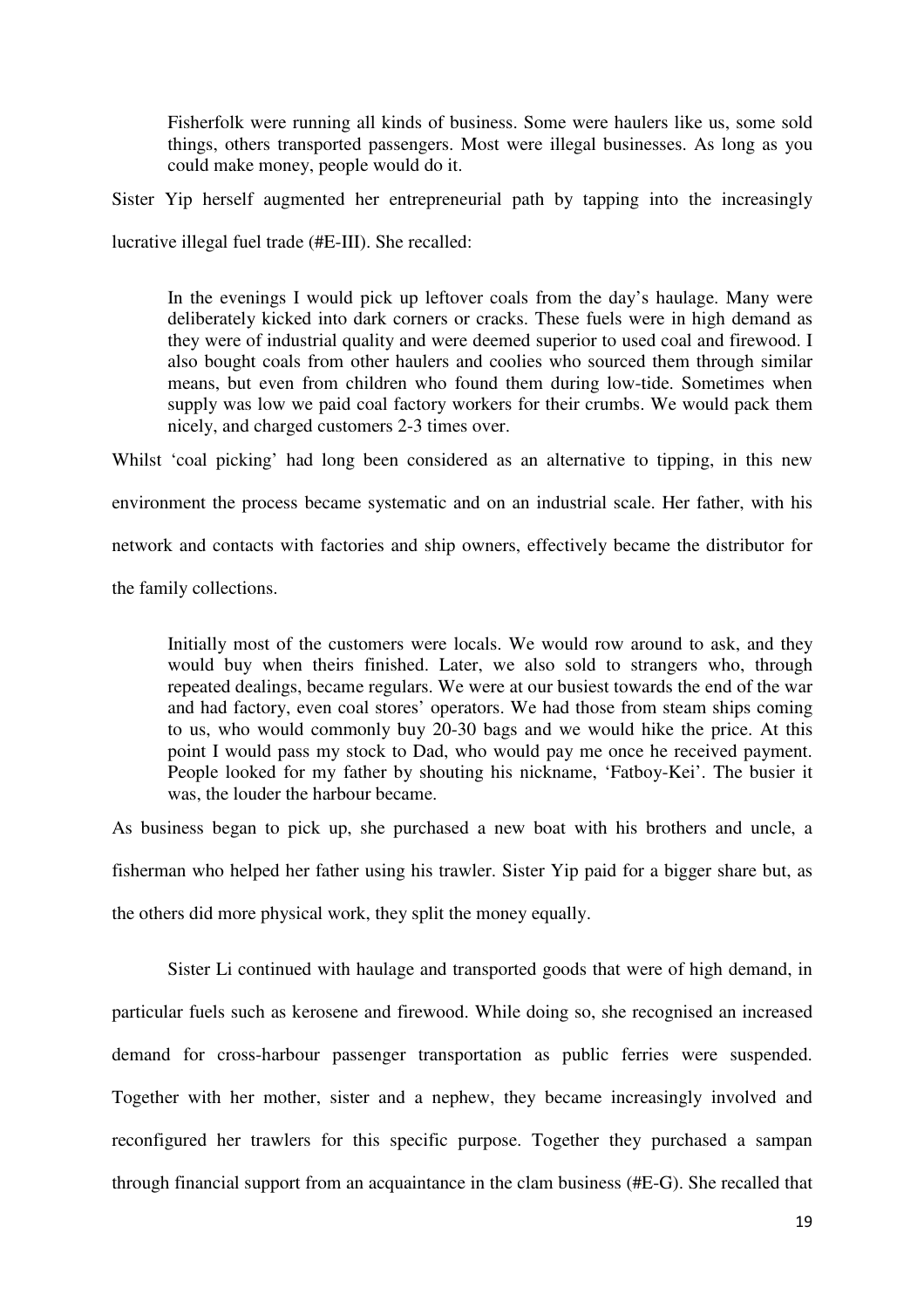the family 'would dock at the pier in the Kowloon side of the harbour, wait for a dozen people, and row them to the Central District, the commercial centre, opposite'. She described the venture as profitable: 'we borrowed \$200, repaid \$20 in each instalment… whilst we charged a dollar a person'. This meant that she could repay her instalments in a matter of two rounds, which could be done in a matter of hours.

Unlike the two sisters, Brother Fok moved away from harbour business and set up a grocery store with finance from relatives and close friends on the harbour front (#E-9). He served non-perishable food items that were sourced locally from the shipments arriving each day, which he then further processed into a popular food mix. Due to shortages, there was constantly a high demand for these goods and each day there was a long queue of customers waiting outside.

 The penurious situation did not improve during the period and, if anything, worsened, but the time they had in the new context allowed entrepreneurial individuals to try to find a path out of all the unpredictability. One of the most notable features of these cases is the reliance on the reconfiguration of resources-at-hand to capture new opportunities. The two sisters augmented the usage of their existing resources and competencies to embark upon path-renewal activities. Nevertheless, the case of Fok illustrates that attaining path-creation with a venture of minimal prior involvement was by no means impossible. Such a move demanded additional resources and competencies beyond what Fok initially possessed, but the path-creation was accomplished through the utilisation of local knowledge and financial supports. While he no longer operated 'in' but 'around' the harbour, the location continued to provide him with knowledge regarding the market demands of the local inhabitants, the knowledge and contacts of the different parts of the supply chain, as well as the finance for the start-ups.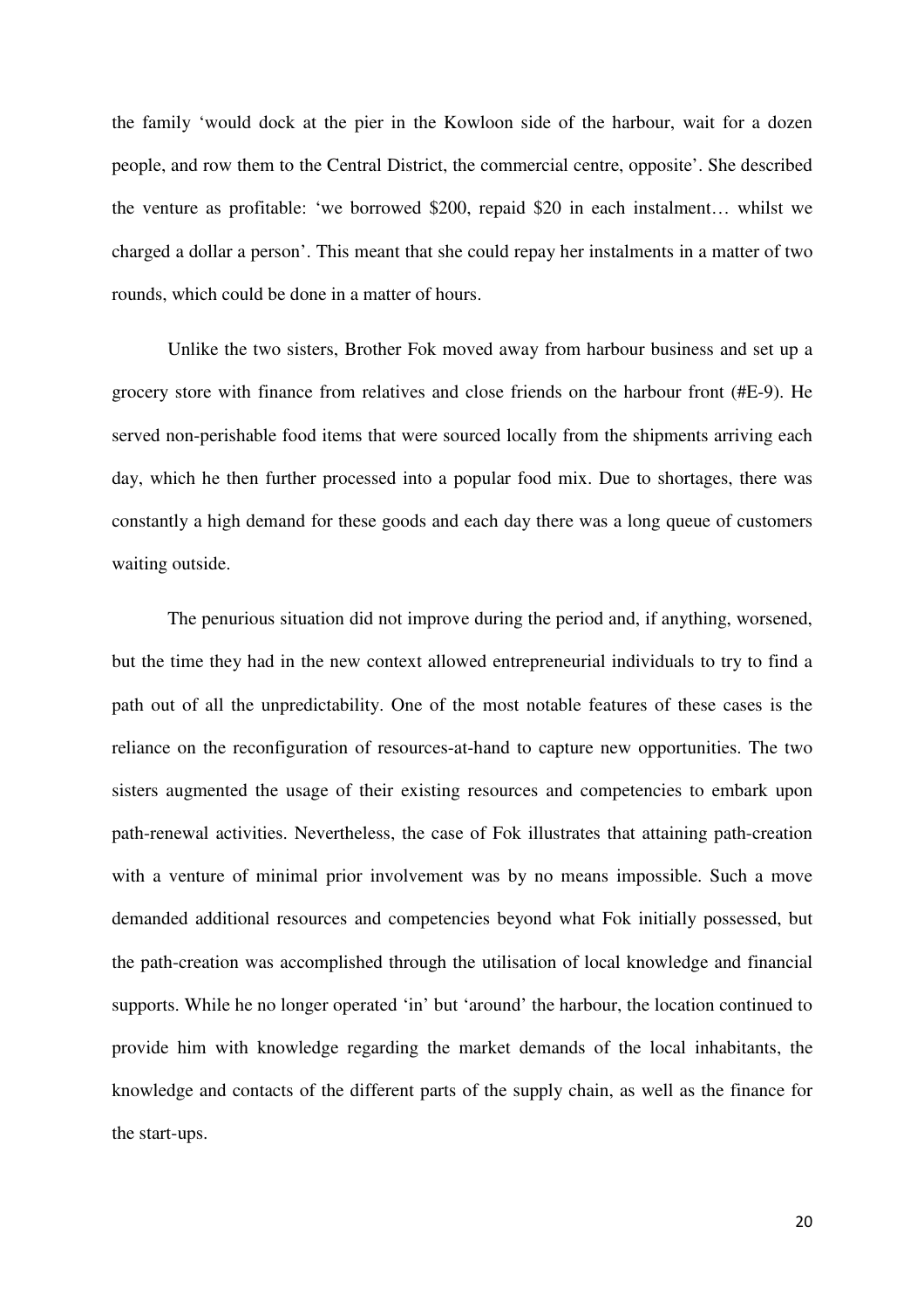#### **Constituents of place-dependence at the time of conflict**

A commonality that cut across all the entrepreneurial events occurring during the period of conflict was the importance of place-dependence. All six entrepreneurship events took place around the harbour, and relied on local resources, competencies and networks. Such placedependence is likely to be reinforced by conflict, where physical immobility and the unpredictability of environmental change confines entrepreneurs to their location. The key constructs identified are further discussed below.

#### *Physical resources*

Our cross-case analysis reveals a picture of a mixed usage of pre-existing and acquired physical resources, regardless of the type of path development strategies that these entrepreneurs adopted. Sister Li and Sister Yip both extended into their early ventures (#E-II, #E-E and #E-F) by utilising their dwellings, as well as other equipment, for their existing economic activities. Reconfigurations of these resources were also key to their subsequent path-renewals into the illegal fuel trade (#E-III) and passenger transportation (#E-G). The resources allowed the former to operate two businesses concurrently with minimal additional costs, and provided the latter with the flexibility to shift swiftly from one to another when required.

Nevertheless, contrary to expectation, resource acquisitions also played a role. Each of the entrepreneurs, through local finance, purchased a key piece of physical investment for their locally-available path-renewal and creation activities (a store in #E-9, carriers in #E-III and #E-F). Sister Yip relied on family finance:

My father paid the deposit, but I had to pay him back once I started earning… When business was not going well, my father helped me out financially, and I also had to borrow from other relatives.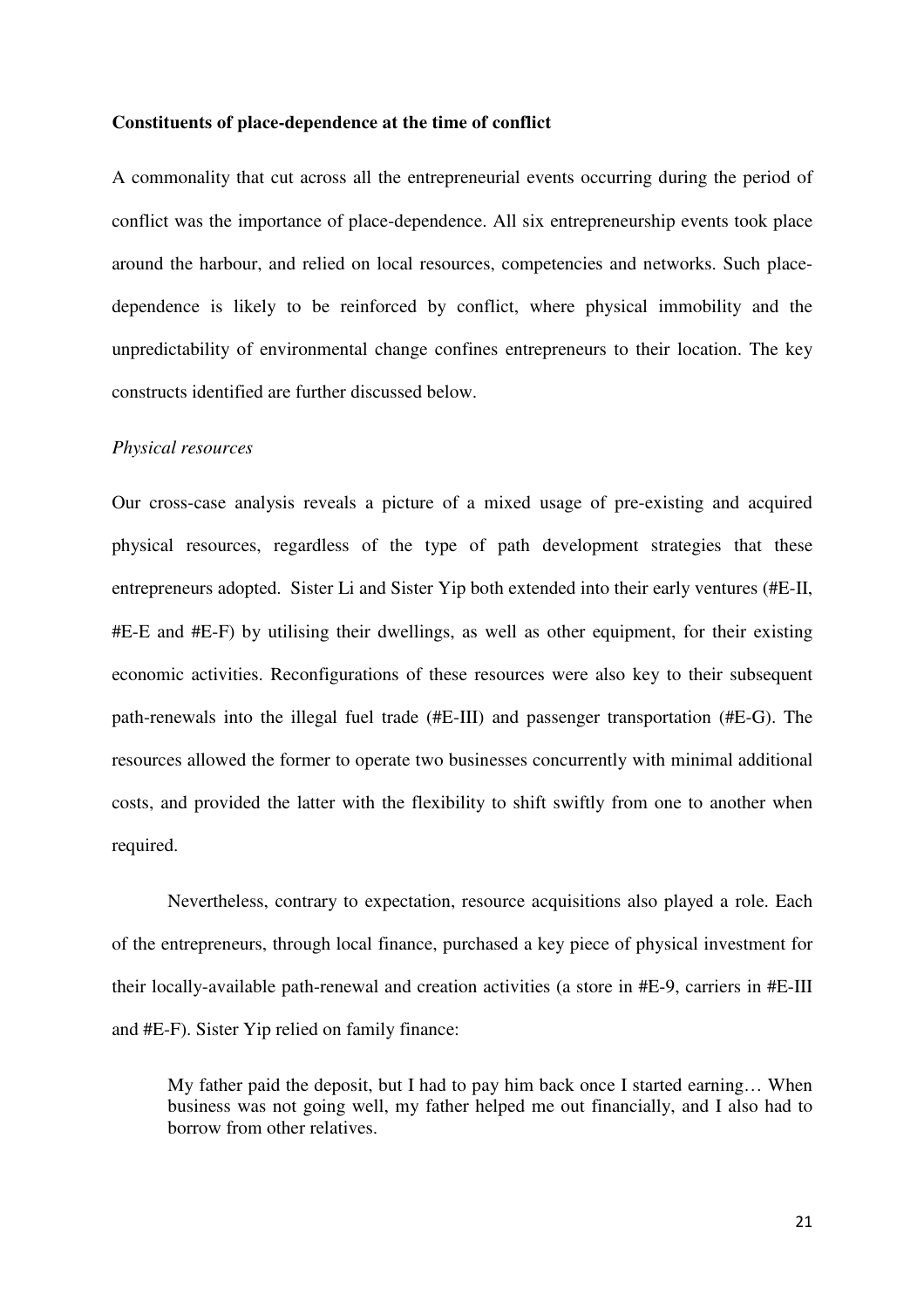Sister Li, in contrast, borrowed money from business acquaintances. Brother Fok adopted a hybrid approach utilising both sources:

With my mother's encouragement and persuasion, dozens of relatives and friends provided me with some money. Combined with my mother's earnings from jewellery pawning, we gathered enough to set up a grocery store…Although this was a joint venture, the majority of the funds were provided by acquaintances, but I was in sole charge of the daily operation (Leng 2010, 20).

# *Market knowledge*

In each of the events, the possession of local market knowledge regarding supply and demand enabled the entrepreneurs to swiftly identify emerging opportunities much earlier than the outsiders. Being directly involved in the business enabled Sister Yip to realise the room for path-extension as well as for path-renewal into the illegal fuel trade (#E-III). Once in the harbour, responding to demands for other commodities was not difficult. Sister Yip recalled:

Buyers would yell in the harbour for the products that they wanted, whilst sellers or their acquaintances would shout back in response. There was no difficulty in establishing the demands for different commodities by the frequencies of shouts. We analysed the profiles of the people who responded, including their original lines of business, for any anomalous involvements and their relative status within the harbour.

A non-response would indicate a lack of supply, which could trigger a self-assessment as to

whether it would be permissible to tread on the territory of that particular line of products and

whether supplies could be sourced via feasible means.

A competitor might have gone away for a day or two or without any supply. We sometimes took on new customers through this route but our competitors would come and argue. My father would deal with that side of things.

Such local market knowledge was crucial to Sister Li's path-renewal (#E-G), and explains

Brother Fok's choice of location for its path-creation (#E-9).

# *Local customary knowledge*

The path development of both Sister Yip and Sister Li benefited greatly from the understanding of specific rules regarding the routes, orders, parking spaces, and the other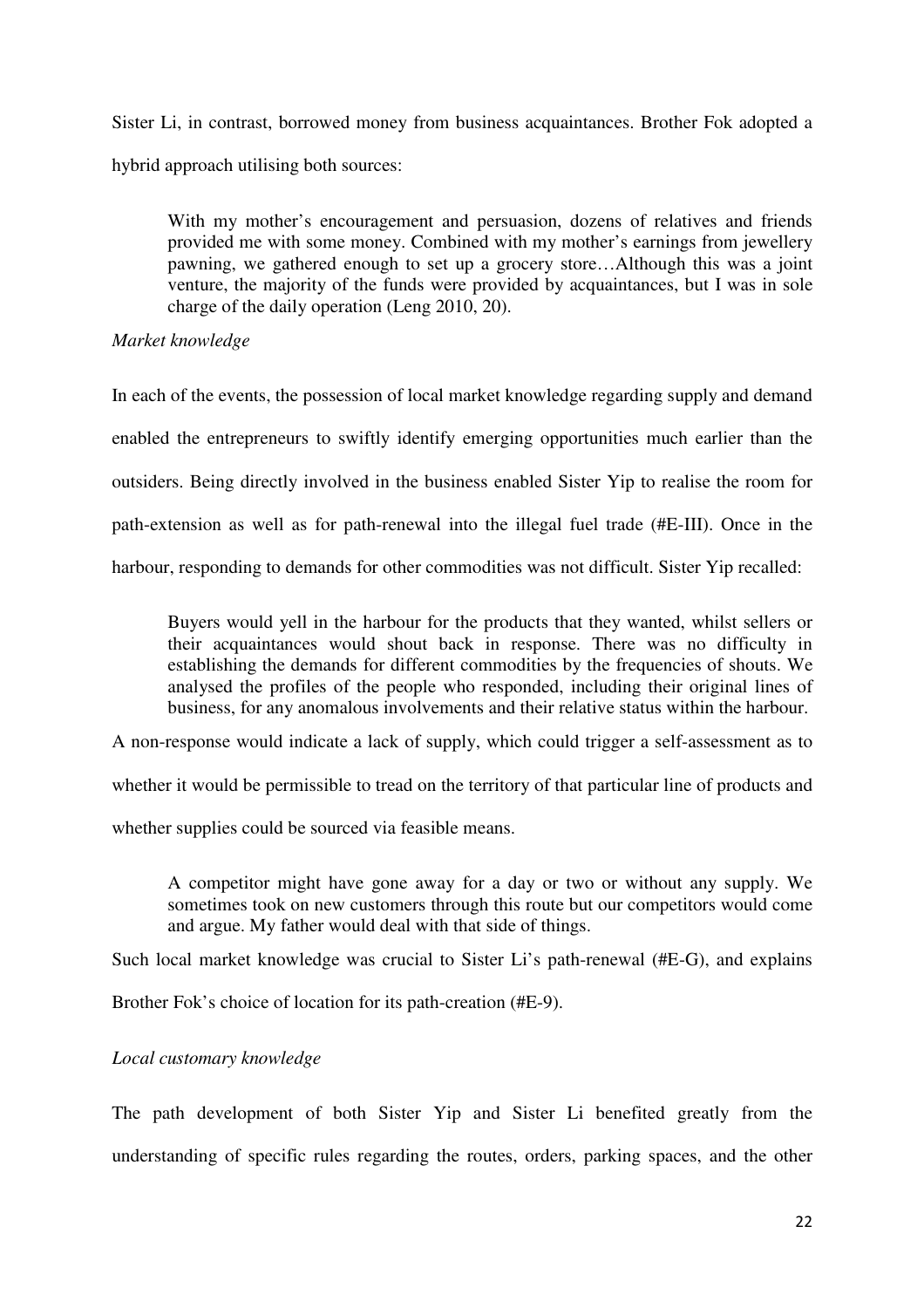'nitty-gritties'. For Sister Yip, knowing the amount of coal she could hold back after each delivery helped her to tread carefully the fine line between tipping and stealing. She recalled:

Some of the bosses (those requesting transportation) would scold us if we took too much. Others would slap my head. I knew some who wouldn't allow anything so I had to be careful. Men could get beaten.

Even in the case of Brother Fok who created a grocery business along the harbour front, his holistic understanding of haulage had given him a crucial supply chain advantage given the general restrictions of land travel and the destruction of transport infrastructures. At the same time, by ensuring that they were tapping into unclaimed territory rather than treading on the paths of other players within the harbour, their activities also obtained legitimacy. Thus whilst harbour life may have appeared unsophisticated to outsiders, Sister Li maintained that the nature of interaction was complex, and required an innate understanding of the harbour, quick wits and intensive strategizing.

#### *Network*

Localised networking appears crucial in all the entrepreneurial events examined. First and foremost, all three entrepreneurs tapped into their local networks for financial support in the acquisition of additional resources for their path-extension, renewal and creation. Alongside trust, the lenders being local enabled them to realistically assess the prospects of these ventures. Secondly, local networks provided a strong support base from which their business could operate. In the case of Sister Li, the involvements of the family in metal scrapping contributed to her decision to devote her meagre physical resources to the effort (#E-G), just as her family did with clam digging before the war (#P-B), whilst Sister Yip (#E-II and #E-III) drew heavily from her family, in particular her father, for advice, manpower, and technical and backup supports.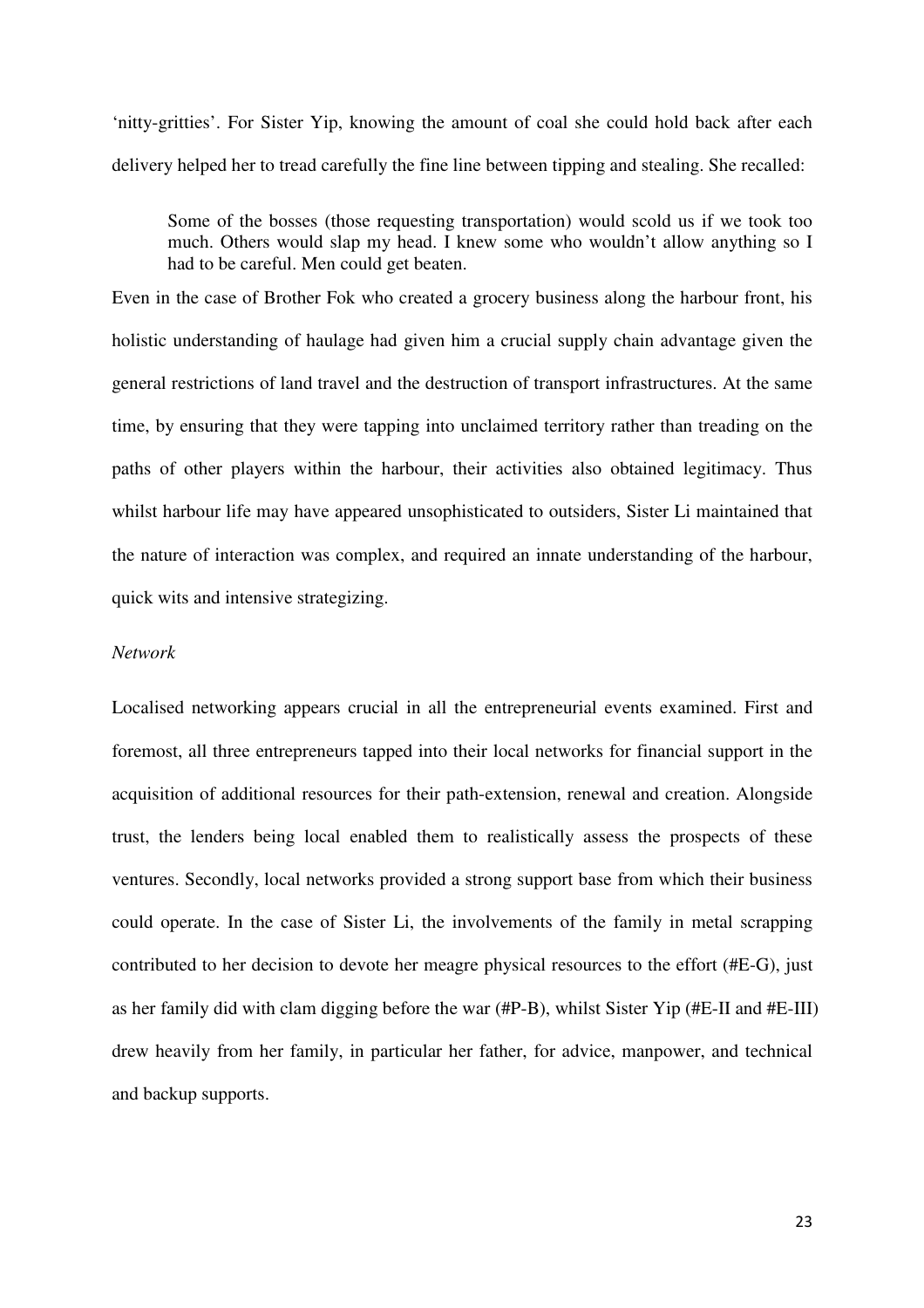Thirdly, Sister Li and Sister Yip evidently operated as part of a larger cluster alliance, mostly consisting of family members and acquaintances. These alliances offered support in the sharing of physical infrastructures and other valuable resources. For instance, the pooling together of all fuel collected by various family members created economies of scale and had given Master Yip strong bargaining power when negotiating with buyers, which in turn enabled Sister Yip to get a better price for her hauls. The alliance also offered mutual support in times of need. For instance, in handling customers, both Sister Li and Sister Yip had adopted the flexible practice of sharing customers in times of overload, and helped out others when necessary, including providing services and taking orders. These practices provided flexibility and enabled them to embark on other business activities without losing their original customer bases. Finally, local networks provided protection and legitimacy. Both Sister Li and Sister Yip's businesses were legitimised through family engagements. Sister Yip also relied on her father to obtain permission externally from the relevant authorities. She recalled:

My father would pay off the water police on our behalf. When the Japanese boss came to inspect, the police would point them away from our direction and pretend that they did not see us with our goods. Afterwards they would come to collect the money. Of course there was no guarantee. If their boss decided to inspect us then they could do nothing – we had no means (network, language) to bribe them.

### **Discussion and conclusion**

We believe that our study of the conflict situations offers important contributions to further our understanding of the role of temporal and spatial contexts in the processes of entrepreneurial opportunity recognition and venture development. Our expectation of a 'double whammy' effect of penurious environment and conflict situation on confining the path development of entrepreneurial ventures is only partially correct. Consistent with Brekke (2015) and Isaksen (2015), in the immediate aftermaths of conflict, the triple helix of chaos, unpredictable destruction of factor endowments and physical immobility does make the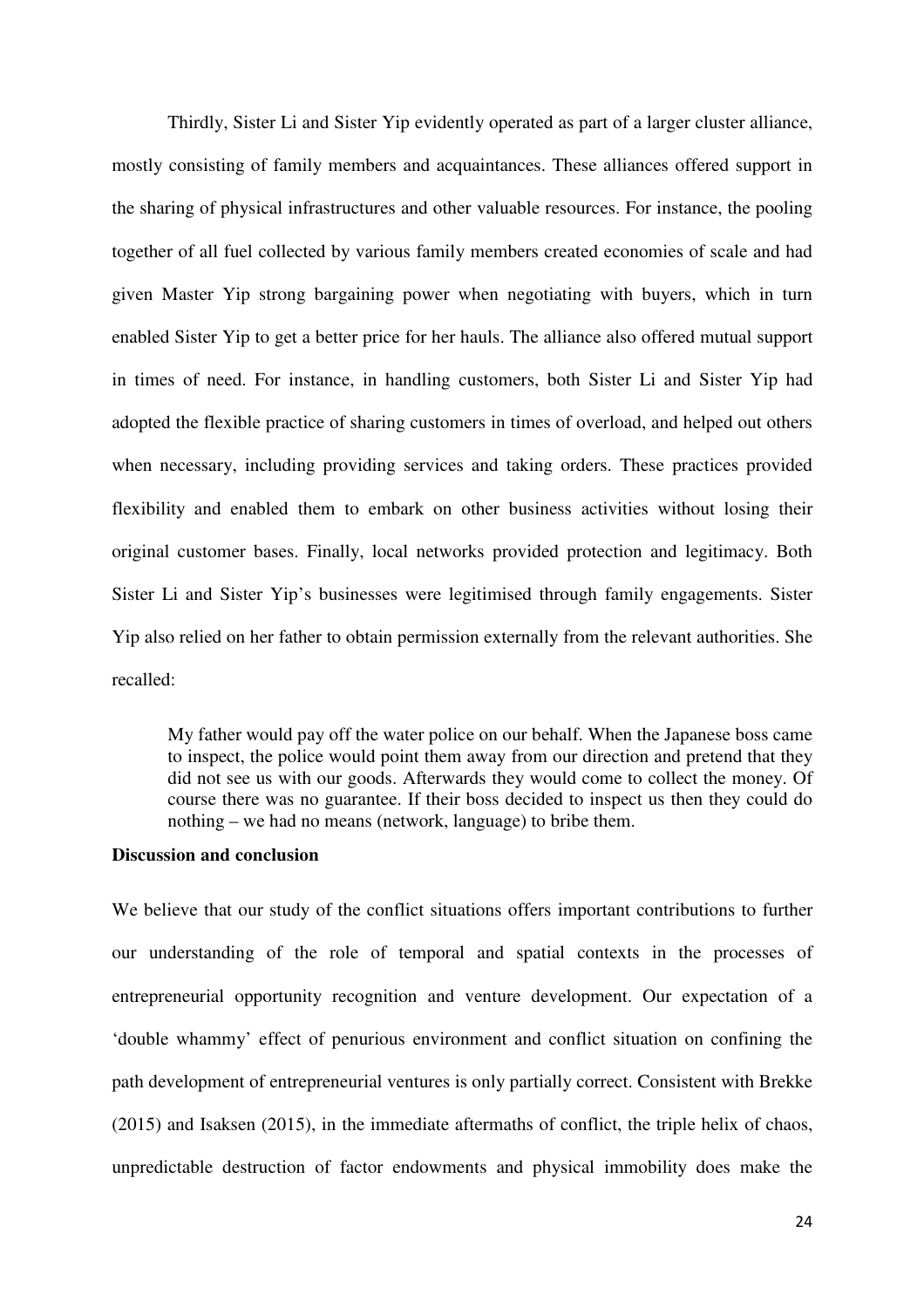penurious environment even more resource-poor, diminishing the capabilities to engage in non-necessity-based economic activities and confining entrepreneurial individuals to pathcontinuation. Factors that were traditionally considered entrepreneurship enablers, such as education (Thompson et al., 2010, 2009), offer minimal additional advantage. However, contrary to our expectations, as entrepreneurial individuals immersed themselves into the new order, they recognised new entrepreneurial opportunities through renewing and creating new paths by efficiently reconfiguring the meagre resources towards new purposes. Paucity, which one would expect to deter entrepreneurship activities, unexpectedly becomes the necessity push towards path-breaking entrepreneurial endeavours. Therefore, alongside transplantation which has been identified in Isaksen (2014) and Brekke (2014) as a crucial enabler in a penurious environment, our findings identify necessity push as an alternative, equivalent mechanism in the context of conflict. Our finding is also broadly consistent with the 'effectuation' proposition in relation to entrepreneurial decisions in uncertain environments (Sarasvathy, 2001), Baron's (2006) 'entrepreneurial actions', or Ucbasaran et al.'s (2011) 'organisational learning', all of which suggest that it is down to the entrepreneurial individuals to cognitively dissect the external context and internal competencies in coming up with heterogeneous entrepreneurial paths.

Our study highlights the importance of place at a time of conflict, consistent with Cohen and Levinthal (1990). Firstly, physical immobility enabled the incumbents who were confined to the location to monopolise economic activities and explains the lack of competition from outsiders (Zahra et al., 2014). There can be an element of luck, but other locations may also be able to develop specific spatial advantages that can be uniquely captured by individuals confined to them (Boschma, 2005; Brekke, 2014). Secondly, the rapidly-changing context resulted in the need to swiftly capture and exploit opportunities before they became obsolete (Short et al., 2010). Pressure of time had, as the literature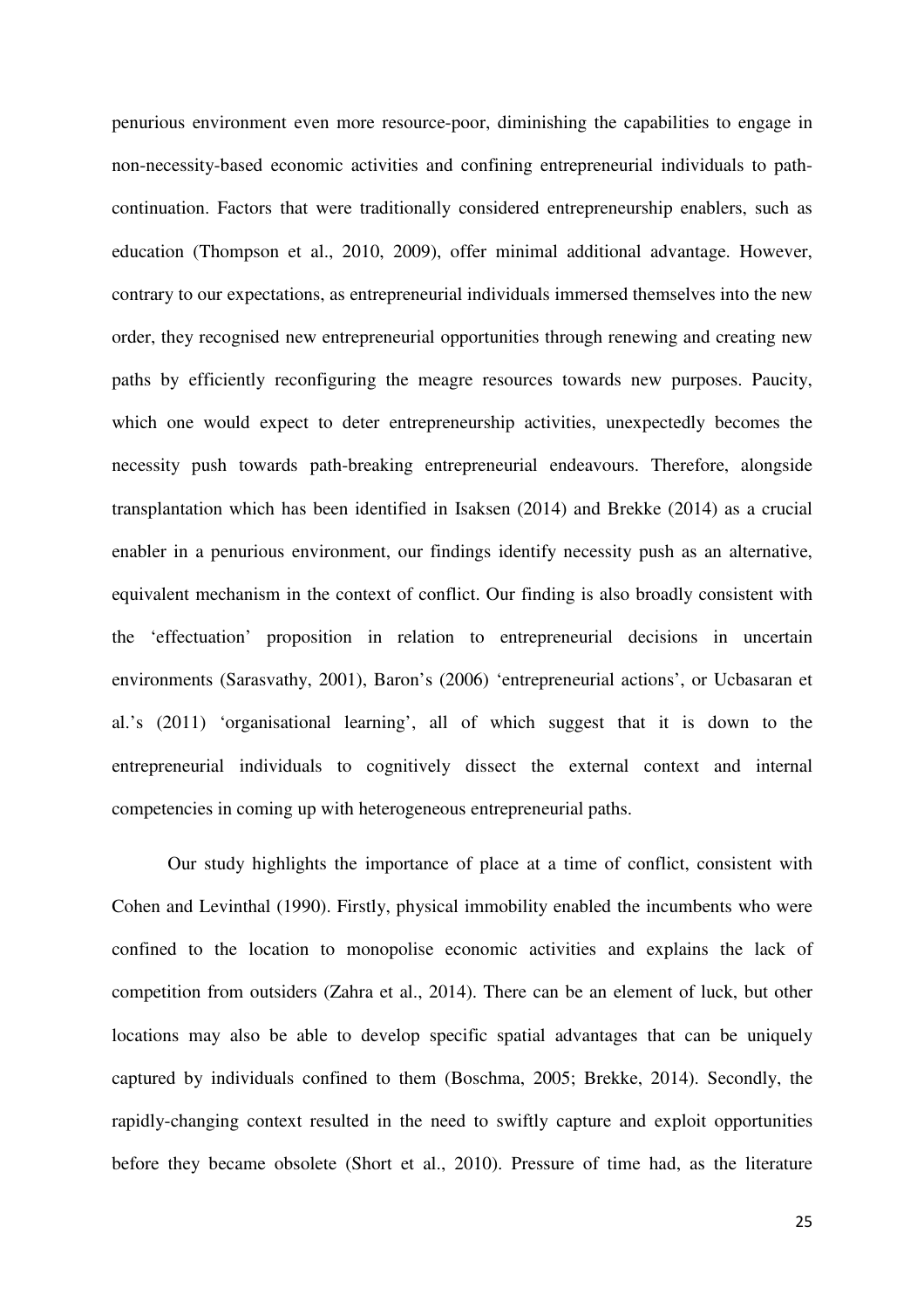suggested (Cunha, et al., 2014), pushed entrepreneurial individuals towards a localised approach of improvisation in order to simultaneously plan and execute. Thirdly, environmental changes, as Cohen and Winn (2008) suggested, create voids that only those within the particular locale can spot, facilitating not only path-continuation, but also pathbreaking, even in regressive shake-ups induced by conflict. Whilst the voids created by conflict may not be immediately obvious due to high uncertainties, we found that earlymovers are likely to be those with a superior local resource base.

Our cases support the place-dependence hypothesis. In all cases, local knowledge, as Audretsch and Keilback (2007) suggested, plays an important role in opportunity recognition, while local resources offer an effective and quick fix for the resource mobilisation problems faced by entrepreneurs in a penurious environment. Consistent with the literature (Pfeffer and Salancik, 2003; Emerson, 1962), we found the local network crucial in tackling hoarding to acquire resources. These explain why place-dependence is even more prominent in the conflict environment and, despite increasing resource constraints, path-exhaustion appears only temporary, with entrepreneurs remaining active in pursuing opportunities that not only extend their existing entrepreneurship path, but also renew and create new ones.

The main managerial implication is that entrepreneurs need not be disheartened by the confining context, even when it may have led them towards path-exhaustion. Local knowledge can serve as a strong weapon in tackling the penurious conflict environment and provide them with a clear competitive advantage that cannot be replicated by outsiders. Our study is not recommending entrepreneurs to remain where they are during conflict, as we did not compare how the ventures of those who stayed, and those who left, fared. Our particular case merely demonstrates the difficulty of branching out from the harbour with a base in the harbour. Social enterprises or relief organisations supporting those affected by conflict could consider enabling bottom-up, local self-help forms of support, with the aim of facilitating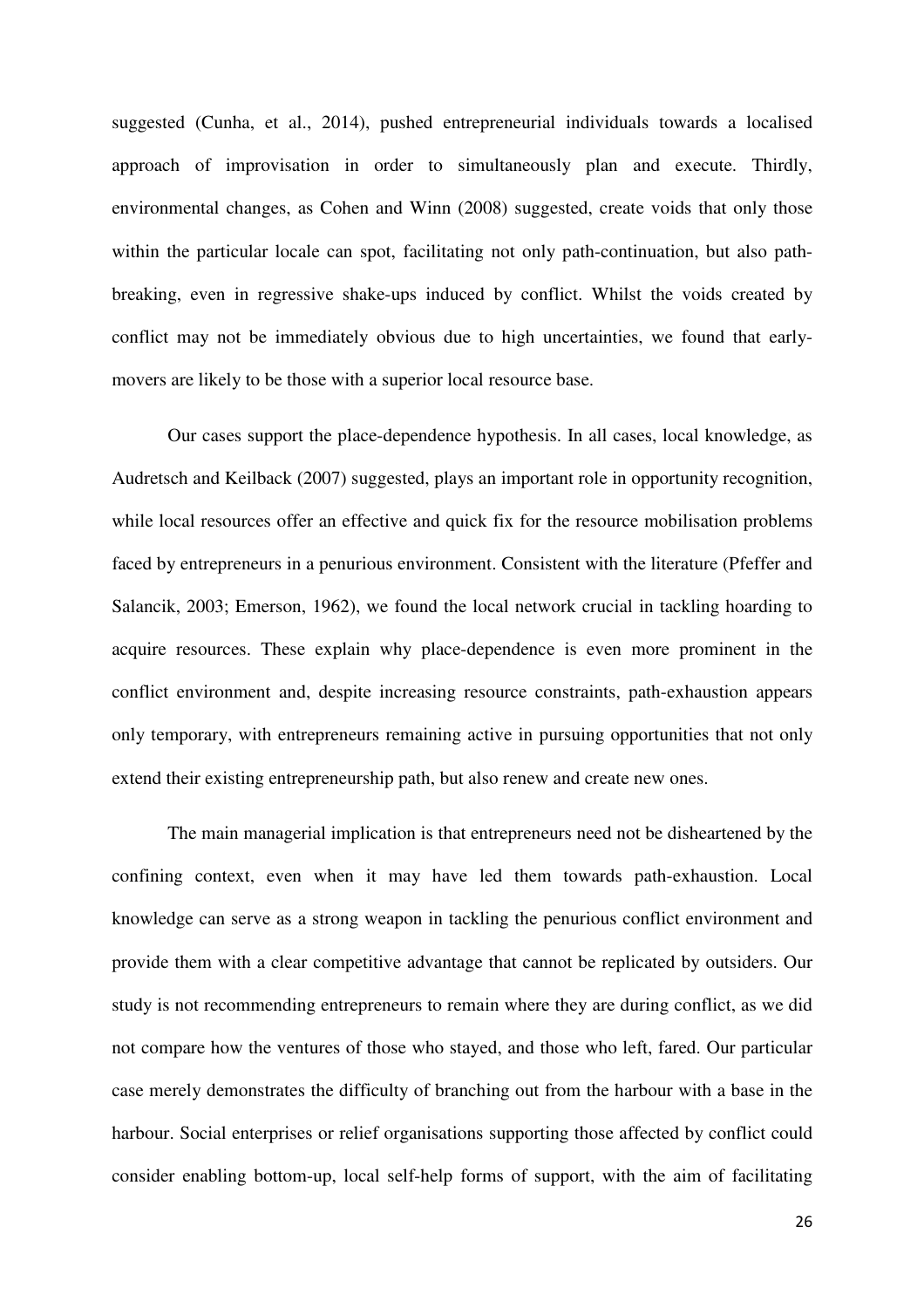local knowledge, resource and network dissemination in aid of business start-ups. This would enable them to survive through such difficult periods.

We also wish to use the conclusion to argue that entrepreneurial development is beyond a matter of survival. It is also about channelling energy to do something that people are passionate about, and something worthwhile. One issue that, due to coverage limitations, this paper is unable to highlight, is the empowerment effect of entrepreneurship at the time of conflict. All three subjects spoke vividly of their war time businesses. Brother Fok clearly remembers all the details of his daily routine, including the kind of food mix that he had to prepare, and how he neglected his recently-wedded wife and spent days and nights in the grocery store. He mentioned many times living a life without regret, and not having to rely on others. Despite constantly complaining throughout the interviews of the toughness of running a business, Sister Yip spoke of it as a significant event in her coming of age. With a grin on her face, she recalled:

With my own boat, my dad gave me my share of earning rather than pocket money. Splitting money was the happiest moment for all. With the hard earned money I loved to buy food and share it with others. It felt great. I also paid some money back to my big mother. I felt independent – like an adult (she was about 16-17).

For Sister Li, as a pensioner reflecting on her entrepreneurial journey, the main emotions that came out of the interviews were fondness and pride. All these suggest the powerful role entrepreneurship can play in a time of conflict beyond self-subsistence, creating positive energy and resilience, which is crucial to surviving such tough and depressing times (Bullough et al., 2015).

Finally, we would like to discuss the limitations of the study and recommendations for further research. Firstly, a quantitative study involving an enriched sample size would enable a confirmatory approach in examining the relationship between path-development, resource utilisation strategies, and performance outcomes. Secondly, different types of conflict may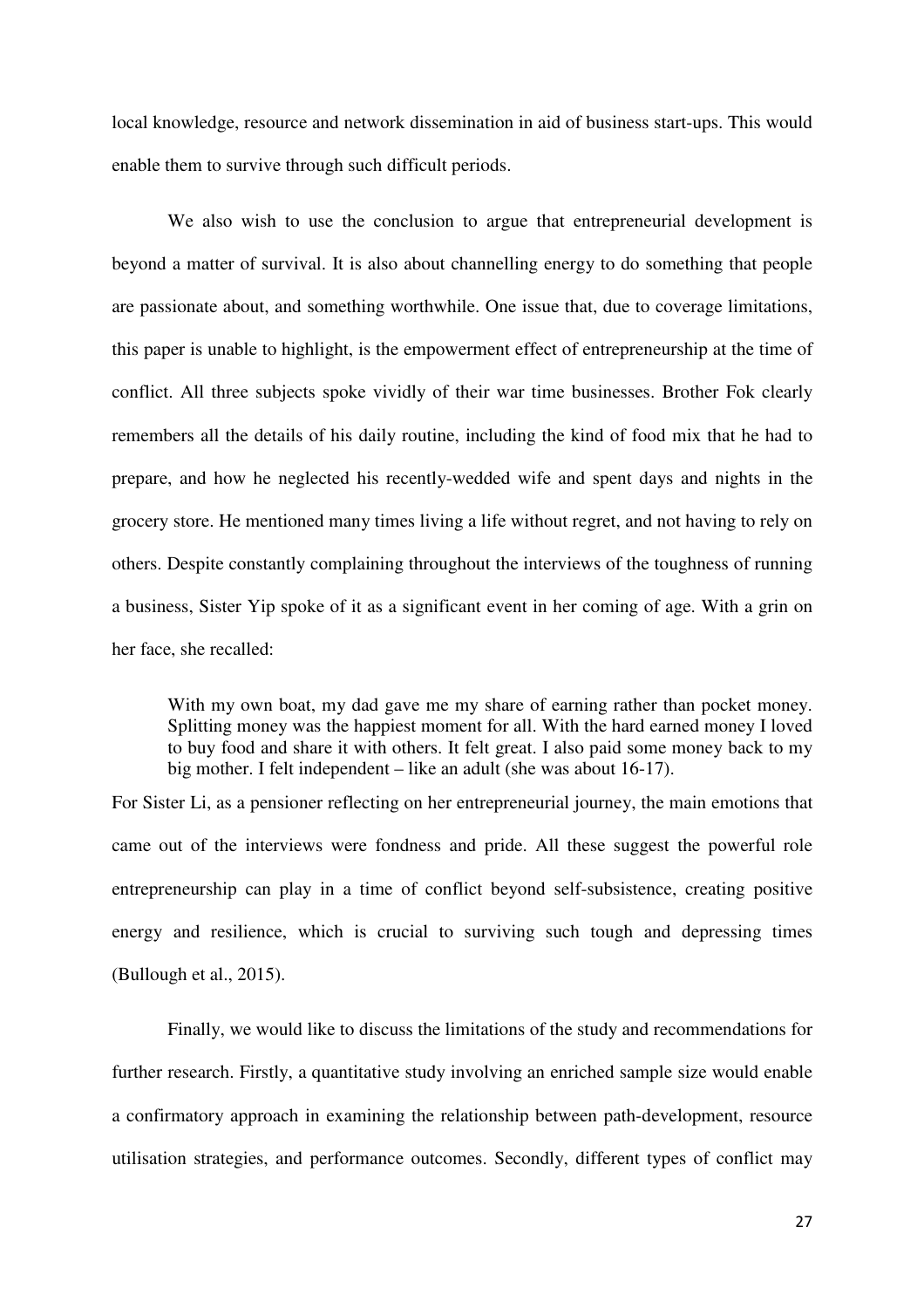result in different forms of path-development which can be further studied. Finally, studies could examine the transformation in the subsequent era of peace. The fortunes of the three entrepreneurs could not be more different. Brother Fok continued to create new paths and eventually became a millionaire. When the penurious nature of the harbour became a hindrance as normality was restored, he invested away from the harbour and is no longer place-dependent. Brother Fok's education and networks beyond the harbour, as well as an entrepreneurial outlook, enabled him to do so. Sister Yip and Sister Li continued to be placedependent, as both returned to their old paths in haulage. Such a path was eventually exhausted, for the former immediately after the war, and for the latter after three decades. This shows that the imaginative variant does triumph; however, further analysis of their postwar path development is beyond the remit of this paper and therefore further study towards this would be welcomed.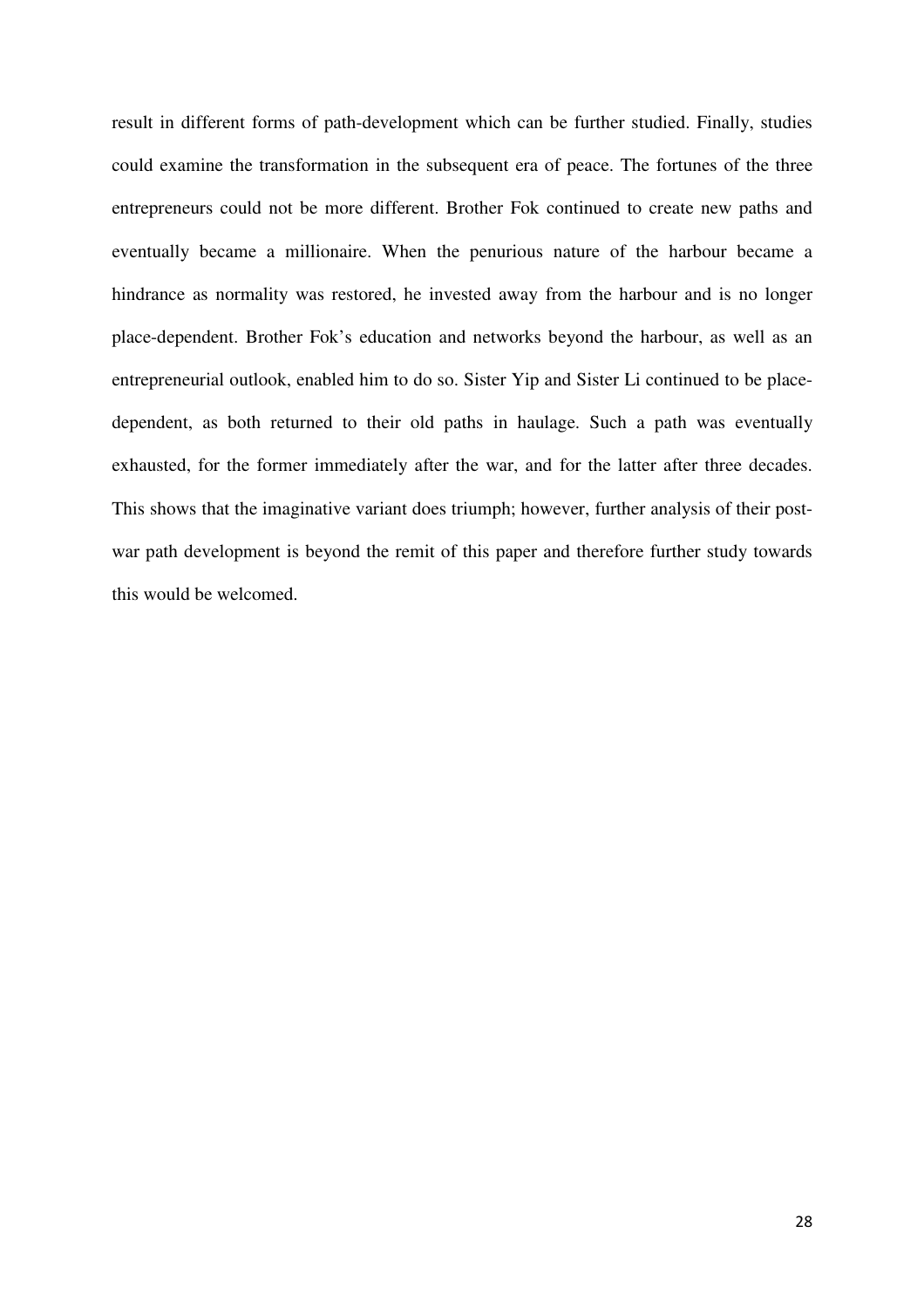## **Table 1. Summary of the different means of path-dependence**

| Path<br>development | Nature                                               | Main characteristics                                                                                                                                                     | Method                                                                                                                                                                                  | Outcome                                                                                                               |
|---------------------|------------------------------------------------------|--------------------------------------------------------------------------------------------------------------------------------------------------------------------------|-----------------------------------------------------------------------------------------------------------------------------------------------------------------------------------------|-----------------------------------------------------------------------------------------------------------------------|
| Path-<br>extension  | Path<br>continuation                                 | A situation whereby entrepreneurs<br>take the intentional decision to<br>continue along the existing trajectory.                                                         | Embark upon the 'doing, using and<br>interacting' (DUI) model of innovation<br>(Isaksen, 2014).                                                                                         | Incremental development of<br>products and services based<br>on the existing offerings<br>(Jensen et al., 2007).      |
| Path-<br>exhaustion |                                                      | Entrepreneurs continue along the<br>existing trajectory, but the situation<br>no longer favours the activity that the<br>entrepreneur has chosen to embark<br>upon.      | Historical over-reliance on specific<br>skillsets and resources that for purpose<br>become obsolete (Grabher, 1993).                                                                    | Negative locked-in situation<br>and unable to resurrect the<br>downturn (Brekke, 2014).                               |
| Path-renewal        | Path-<br>breaking:<br>Require<br>strategic<br>change | A situation when entrepreneurs<br>branch out into new business sectors<br>based on pre-existing competencies<br>and resources.                                           | Partly through resource reconfiguration<br>supplemented by new knowledge and<br>competencies acquisition (Baker and<br>Nelson, 2005).                                                   | Enter new sector that is<br>technologically related which<br>enables smooth transition<br>(Neffke and Henning, 2011). |
| Path-creation       |                                                      | A situation when entrepreneurs<br>mindfully venture away from their<br>existing competencies and resources<br>and embark on activities in relatively<br>unknown sectors. | Requires access to new knowledge,<br>competencies and skills that is usually<br>obtained through external resource<br>acquisition (Garud and Karone, 2001;<br>Martin and Sunley, 2010). | Enter new sector that is<br>technologically unrelated,<br>causing dramatic changes<br>(Isaksen, 2014).                |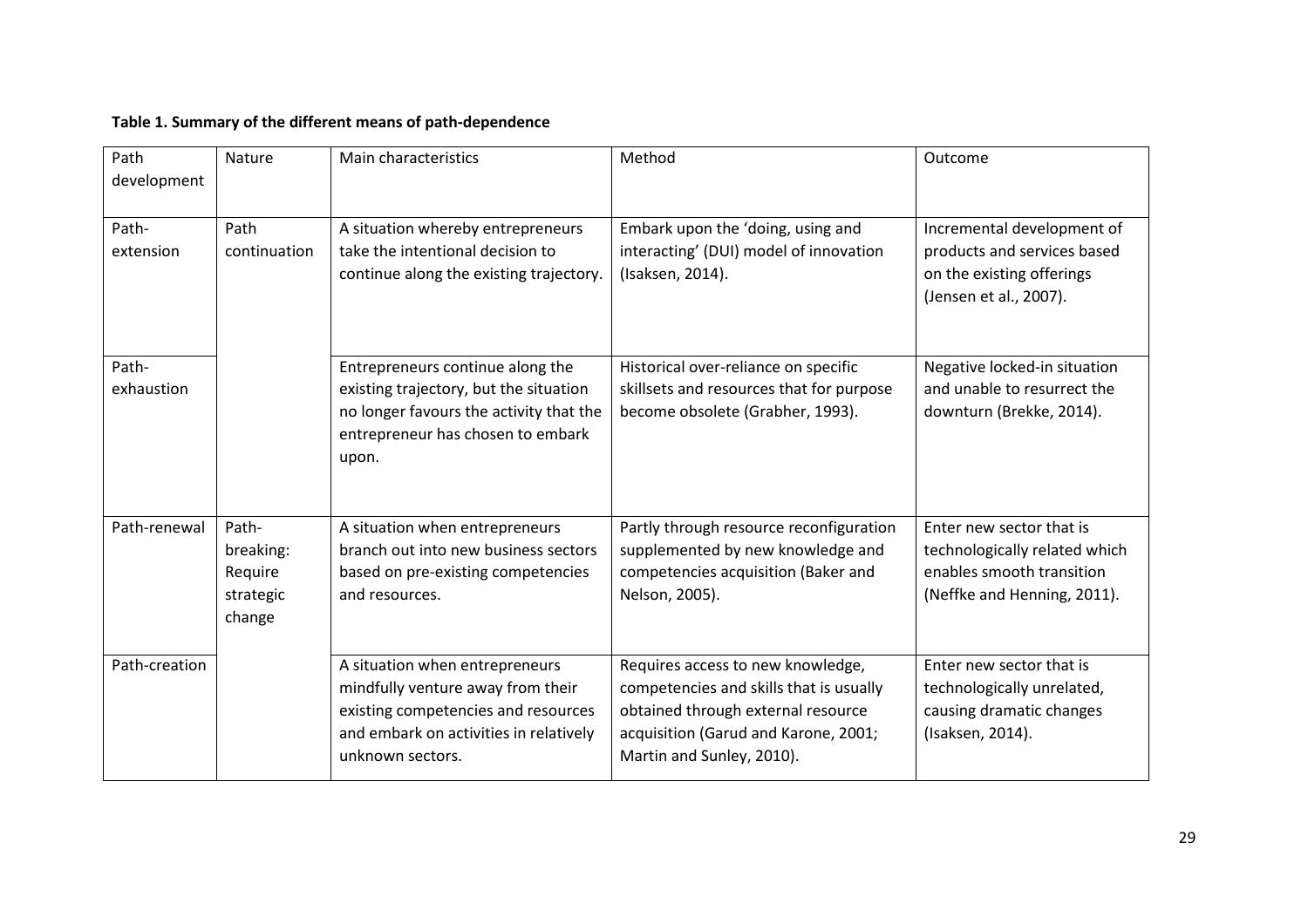# **Table 2. Family Profile and Pre-entrepreneurship Experiences of our Three Entrepreneurs**

|                                                                | Sister Yip                                                                                                                                                                                                                                                                                                                                                              | Sister Li                                                                                                                                                                                                                                                                                                                                                                                                                                                                                                                                                                                                                                                                                         | <b>Brother Fok</b>                                                                                                                                                                                                                                                                                                                                                                                                                                                                                                                                                                                                                                     |
|----------------------------------------------------------------|-------------------------------------------------------------------------------------------------------------------------------------------------------------------------------------------------------------------------------------------------------------------------------------------------------------------------------------------------------------------------|---------------------------------------------------------------------------------------------------------------------------------------------------------------------------------------------------------------------------------------------------------------------------------------------------------------------------------------------------------------------------------------------------------------------------------------------------------------------------------------------------------------------------------------------------------------------------------------------------------------------------------------------------------------------------------------------------|--------------------------------------------------------------------------------------------------------------------------------------------------------------------------------------------------------------------------------------------------------------------------------------------------------------------------------------------------------------------------------------------------------------------------------------------------------------------------------------------------------------------------------------------------------------------------------------------------------------------------------------------------------|
| Summary<br>of family<br>history                                | Eldest daughter of a family that<br>$\bullet$<br>specialised in the delivery of coal,<br>charcoal and high quality Singaporean<br>firewood for industrial uses on a large<br>scale, considered to be a good line of<br>business as supply and demand for these<br>goods were relatively stable.<br>Father (Master Yip) at the time was a<br>senior figure in the trade. | In the trade for four generations with relatives scattered<br>$\bullet$<br>across the harbour.<br>Initially operated a sizeable wooden carrier handling mostly<br>$\bullet$<br>dried food products; when Japanese invasion of Southern<br>China began, food supplies became erratic.<br>Failed to keep up with ship maintenance and left the<br>$\bullet$<br>business with large debts, the carrier eventually became un-<br>sailable. Father suffered from depression.<br>Acquired enough resources for two small trawlers for<br>$\bullet$<br>offshore fishing, but was unsuccessful due to lack of skills<br>and knowhow.<br>Moved onto inshore clamming with support from extended<br>family. | Brought up in a 'fisher folk' family in the haulage<br>profession. Grandfather owned an intercity<br>steamer.<br>Lost his father to cancer and two elder brothers<br>to typhoon when he was seven.<br>Forced to abandon the family boat in search for<br>opportunities ashore. Moved into a nearby<br>ghetto in a 20m <sup>2</sup> room with 50 other people.<br>Mother (Lady Fok) bought sewing machine to<br>start dress making and repair assisted by<br>Brother Fok, but lacked understanding of local<br>dress codes.<br>Returned to the harbour, and through her<br>connections, obtained a contract with a fairly<br>large Chinese coal trader. |
| Family<br>possession<br>s at the<br>time of<br>the<br>conflict | Wooden trading coaster and a number of<br>$\bullet$<br>sampans<br>Residential boat.<br>$\bullet$                                                                                                                                                                                                                                                                        | Two small trawlers<br>$\bullet$                                                                                                                                                                                                                                                                                                                                                                                                                                                                                                                                                                                                                                                                   | Co-owned a small steamer with associates<br>A property along the seafront both as their<br>residence as well as a common room for coolies<br>on standby.                                                                                                                                                                                                                                                                                                                                                                                                                                                                                               |
| Education                                                      | No education, illiterate                                                                                                                                                                                                                                                                                                                                                | Taught basic Chinese characters by her father and attended a<br>missionary school for six months.                                                                                                                                                                                                                                                                                                                                                                                                                                                                                                                                                                                                 | Admitted to one of the most prestigious secondary<br>schools in the colony, and remained there until the<br>Japanese invasion at which point he was preparing<br>for his university entrance exam.                                                                                                                                                                                                                                                                                                                                                                                                                                                     |
| Role<br>within the<br>haulage<br>business                      | Provided backroom support to the operation,<br>including the cleaning of the equipment as<br>well as light physical work.                                                                                                                                                                                                                                               | Literacy enabled her to handle goods exchange and other<br>supervisory roles.                                                                                                                                                                                                                                                                                                                                                                                                                                                                                                                                                                                                                     | Helped out with the family business whenever he<br>could and had acquired considerable experience in<br>the haulage business.                                                                                                                                                                                                                                                                                                                                                                                                                                                                                                                          |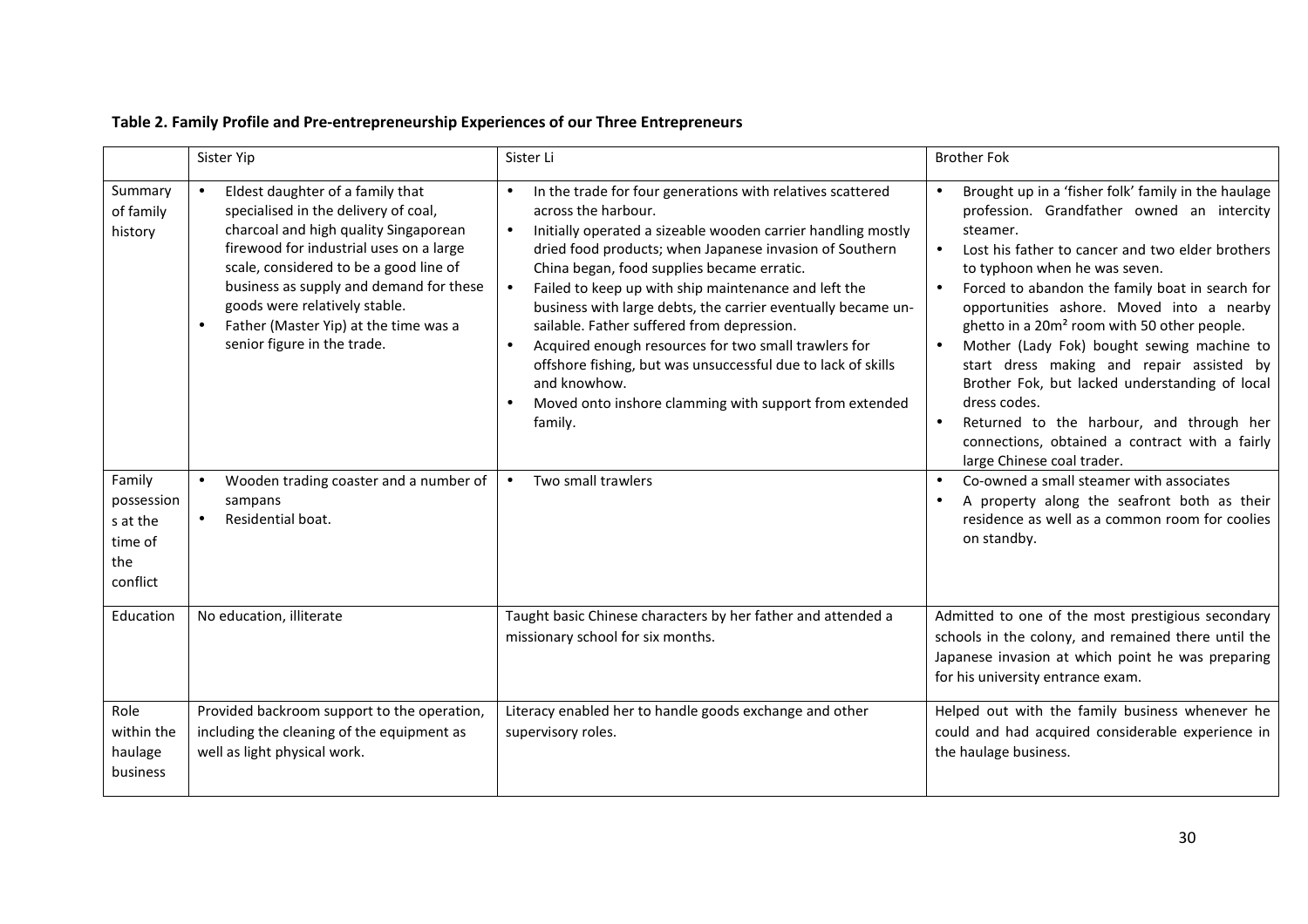| Pre-      | Before war and during conflict: haulage | Before war: haulage apprenticeship within family (#P-A),         | Before war: haulage apprenticeship within family      |
|-----------|-----------------------------------------|------------------------------------------------------------------|-------------------------------------------------------|
| entrepren | apprenticeship within family (#P-I).    | clamming business with family (#P-B), grocery apprenticeship     | $(HP-3)$                                              |
| eurship   |                                         | within family (#P-C), selling leftover food from food processing |                                                       |
| work      |                                         | $(HP-D)$                                                         |                                                       |
| experienc |                                         |                                                                  | During conflict: black gang in the engine room of the |
| es        |                                         |                                                                  | steam ship (#P-4), coolie in a dockyard (#P-5),       |
|           |                                         | During conflict: beggar (#P-E)                                   | worker at the airport (#P-6), dockyard (#P-7),        |
|           |                                         |                                                                  | refinery (#P-8) and granary (#P-9).                   |
|           |                                         |                                                                  |                                                       |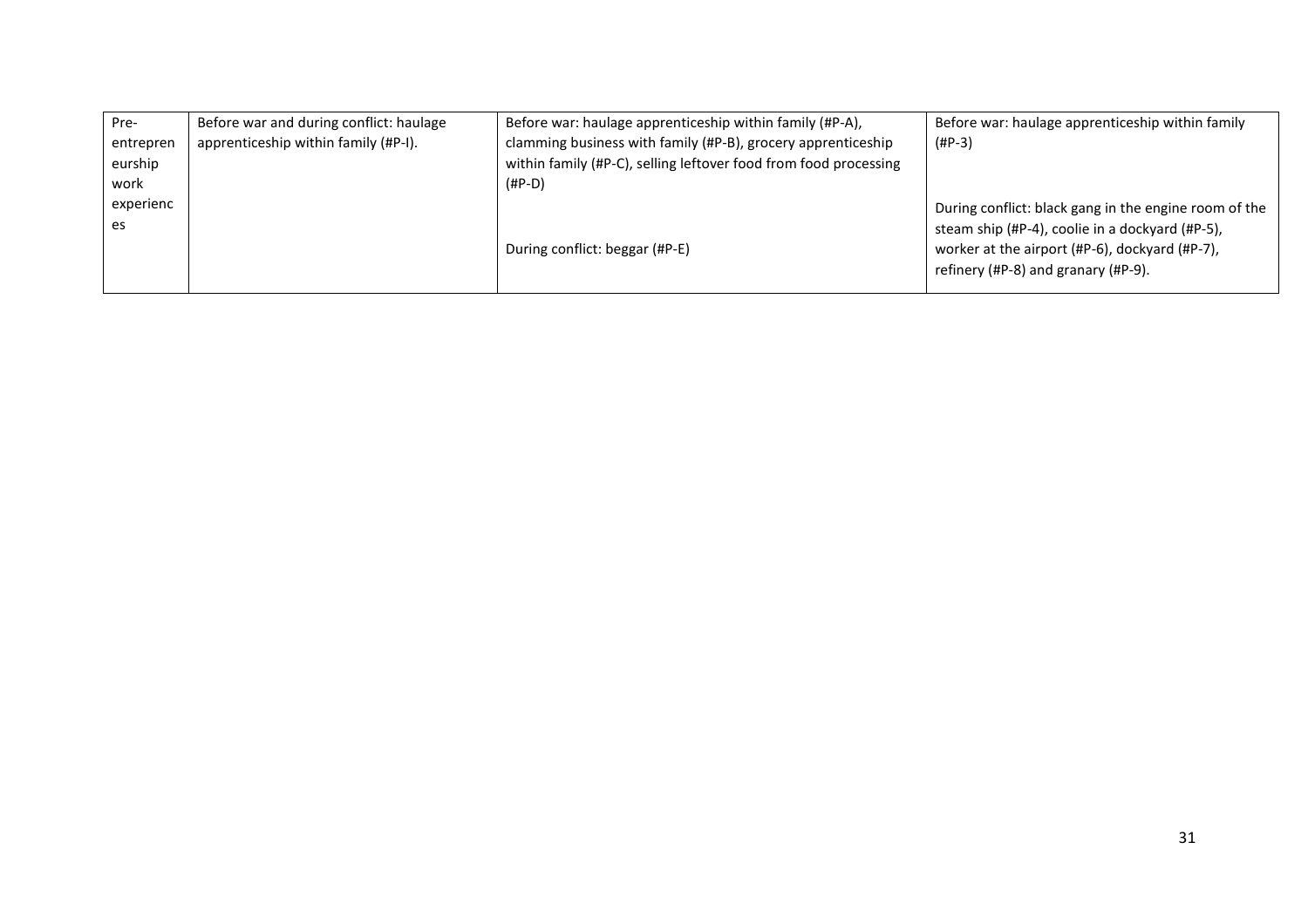# **Table 3. Comparison of the Interviews taken in the three cases**

|                            | Sister Yip                                                                                                                                                                                                                                                                                                                                    | Sister Li                                                                                                                                                                                                                                                                                                                                                                | <b>Brother Fok</b>                                                                                                                                                                                                                                                                                                                                                                                                                            |
|----------------------------|-----------------------------------------------------------------------------------------------------------------------------------------------------------------------------------------------------------------------------------------------------------------------------------------------------------------------------------------------|--------------------------------------------------------------------------------------------------------------------------------------------------------------------------------------------------------------------------------------------------------------------------------------------------------------------------------------------------------------------------|-----------------------------------------------------------------------------------------------------------------------------------------------------------------------------------------------------------------------------------------------------------------------------------------------------------------------------------------------------------------------------------------------------------------------------------------------|
| Main<br>source             | Interviews conducted by a local researcher utilising<br>methodology consistent with the Hong Kong Oral History<br>Archive Project. This includes full (unedited) narratives<br>and audio tapes. A summarised and edited version was<br>subsequently published as Cheung, 2015.                                                                | Interviews conducted by a local historian over a number<br>of meetings as part of the Hong Kong Oral History Archive<br>Project, with both the original (unedited) audio tapes and<br>transcripts being published as Li (2012).                                                                                                                                          | The Brother Fok's case is based on a selection of<br>narratives from interviews that were conducted<br>by a local journalist, also his official biographer,<br>and was subsequently published as Leng (2010) 10<br>years after the biography was published. Only<br>selected narratives included. Extensive<br>grammatical editing with less well presented<br>repeated materials erased. Some pauses edited<br>out, whilst others were kept. |
| Structure                  | Open-ended, unstructured                                                                                                                                                                                                                                                                                                                      | Open-ended, unstructured                                                                                                                                                                                                                                                                                                                                                 | Open-ended, unstructured                                                                                                                                                                                                                                                                                                                                                                                                                      |
| Interview<br>Style         | Non-interventionist, unhurried, free-flowing (Bourdieu,<br>1993), topic hopping (Thompson, 2000), chronological<br>then by themes. In subsequent interviews, questions<br>were asked to consolidate the timeline.                                                                                                                             | Non-interventionist, unhurried, free-flowing (Bourdieu,<br>1993), topic hopping (Thompson, 2000), chronological<br>then by themes. In subsequent interviews, questions<br>were asked to consolidate the timeline.                                                                                                                                                        | Non-interventionist, unhurried, free-flowing<br>(Bourdieu, 1993), evidence of both chronological<br>and thematic approaches being taken.                                                                                                                                                                                                                                                                                                      |
| Major<br>themes<br>Covered | Business Experience, Life on the water, Childhood, War,<br>Family/ marriage, Personal context embedded in a larger<br>temporal, social context. Some elaborations on second-<br>hand information, such as rumour or hearsay, but the<br>interviewers would ask the interviewees to clarify how<br>these events were connected to their lives. | Business Experience, Life on the water, Childhood, War,<br>Family/ marriage, Hobbies, Discrimination, Personal<br>context embedded in a larger temporal, social context.<br>Some elaborations on second-hand information, such as<br>rumour or hearsay, but the interviewers would ask the<br>interviewees to clarify how these events were connected<br>to their lives. | Business Experience, Life on the water, Childhood,<br>War, Family/ marriage, Sports, Political<br>Involvements, Personal context embedded in a<br>larger temporal, social context. Some elaborations<br>on second-hand information, such as rumour or<br>hearsay.                                                                                                                                                                             |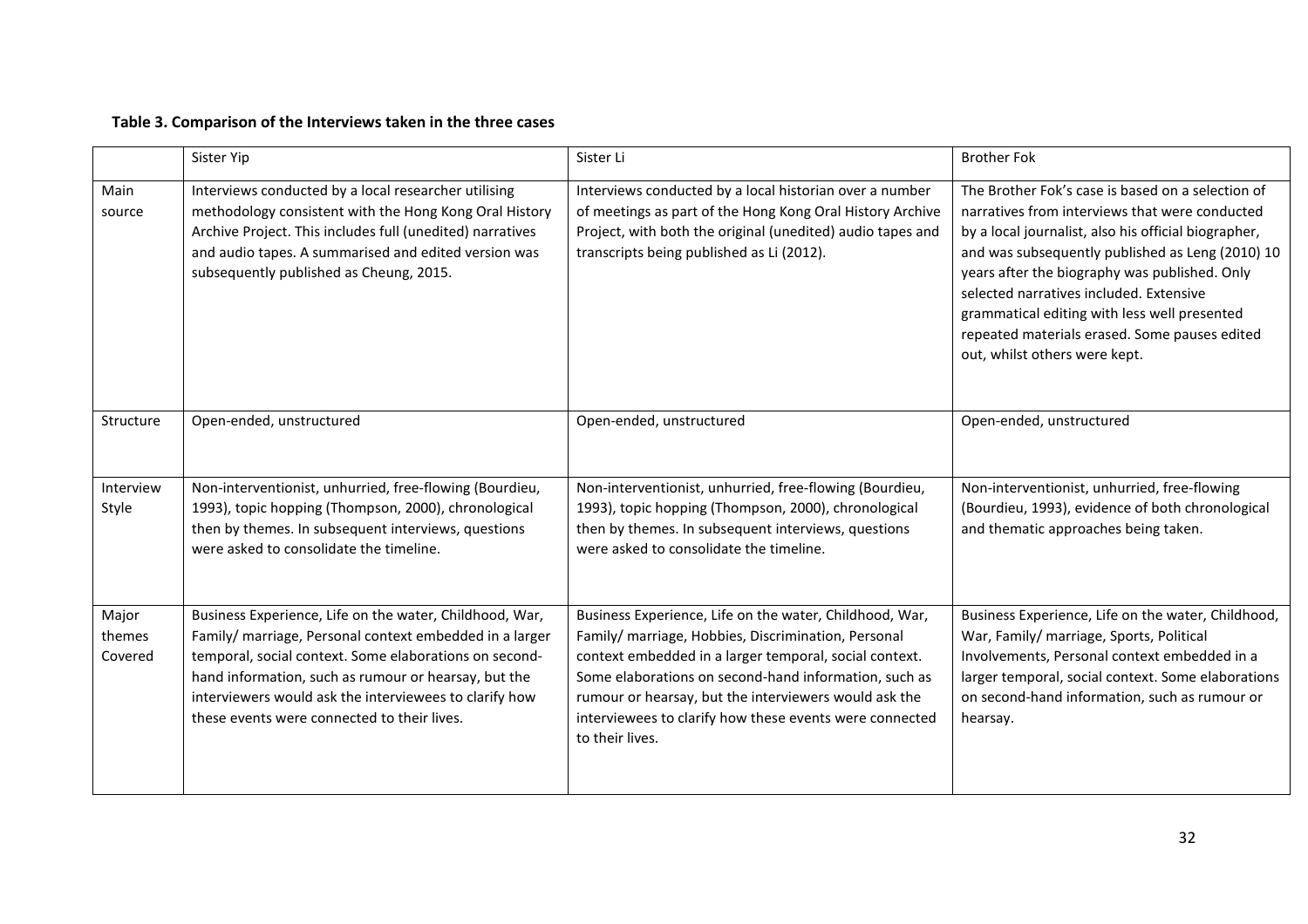| Repeated   | Yes                            | Yes  | Yes                                              |
|------------|--------------------------------|------|--------------------------------------------------|
| interviews |                                |      |                                                  |
|            |                                |      |                                                  |
| Other      | Narratives from family members | None | Other official biography, narratives from family |
| sources    |                                |      | unofficial biographies,<br>company<br>members,   |
|            |                                |      | records, news archives.                          |
|            |                                |      |                                                  |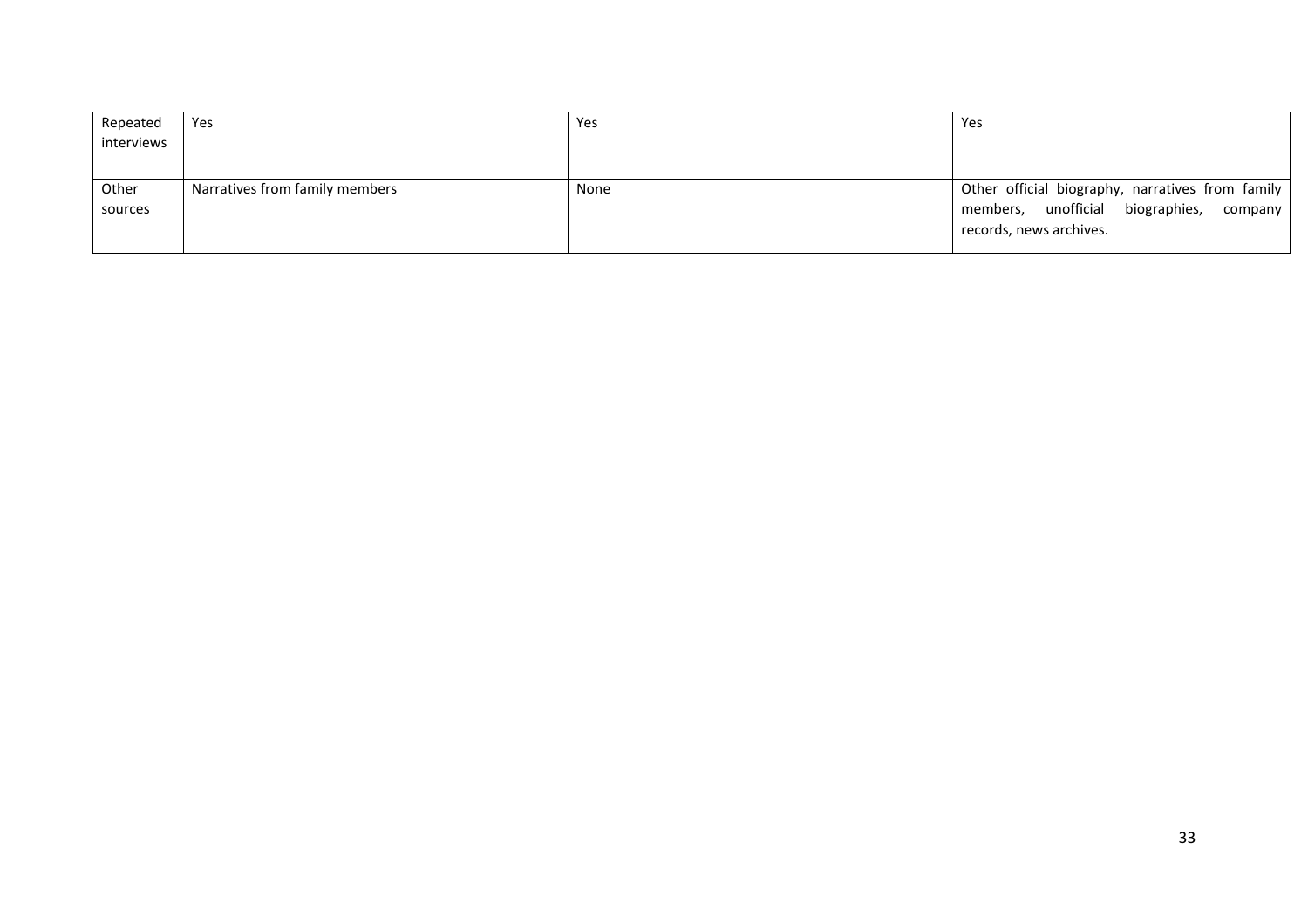## **Table 4. Timeline for Sister Yip's entrepreneurial venture**

| Event<br>and<br>Year                  | Nature of<br>opportunity and how<br>it became noticed.                                                                                                                                                                                                         | Resource<br>strategy<br>and action | Distance                                                                                                    | Enablers/ resource at hand                                                                                                                                                                                                                                                                                                                                       | Major resource and skills<br>reconfiguration and acquisition                                                                                                                                    | <b>Reported Outcomes</b>                                                                                                                                   |
|---------------------------------------|----------------------------------------------------------------------------------------------------------------------------------------------------------------------------------------------------------------------------------------------------------------|------------------------------------|-------------------------------------------------------------------------------------------------------------|------------------------------------------------------------------------------------------------------------------------------------------------------------------------------------------------------------------------------------------------------------------------------------------------------------------------------------------------------------------|-------------------------------------------------------------------------------------------------------------------------------------------------------------------------------------------------|------------------------------------------------------------------------------------------------------------------------------------------------------------|
| $E-H$<br>1942                         | Coal transportation.<br>She was already in<br>the business.                                                                                                                                                                                                    | Path<br>expansion                  | Sectoral: Same sector, same<br>industry<br>Product: Same product<br>Physical: Same market location          | Environmental: Family was<br>allowed by the authority to<br>continue the business.<br><b>Financial: Financial backing</b><br>from her family<br>Capacity: Pre-existing<br>knowledge and experiences in<br>haulage of fuel accumulated<br>through working for her father.                                                                                         | Acquisition: Purchased a wooden<br>carrier through family finance.<br>Reconfiguration: No<br>reconfiguration required. She<br>transferred basic equipment from<br>the existing family business. | Successful: made steady<br>profit during the War.<br>However, intense<br>competition after the War<br>reduced the profits, and<br>began to look elsewhere. |
| $E-HI$<br>Same<br>year<br>as<br>above | Illegal fuel trade -<br>systematic extraction<br>of fuel through 'coal<br>picking'. She noticed<br>large demand while<br>conducting haulage<br>and that many<br>people enquired<br>after fuels. Family<br>discussed and<br>identified it as a<br>profit maker. | Path<br>renewal                    | Sectoral: different sector (from<br>haulage to trading)<br>Product: same product<br>Physical: Same location | Environmental: Fuel shortage<br>during the War created the<br>demand for fuel.<br>Financial: Low additional cost<br>from the haulage business that<br>received family backing.<br>Capacity: Pre-existing<br>knowledge and experiences in<br>haulage of fuel.<br>Family connections to identify<br>potential buyers and<br>acknowledgement from the<br>authority. | Acquisition: None required<br>Reconfiguration: Small change in<br>routine. Liaised with coolies and<br>other parties for suppliers.                                                             | Successful: highly<br>profitable during the War.<br>The business ended<br>immediately after the<br>WW2 when fuel supply<br>returned to normal.             |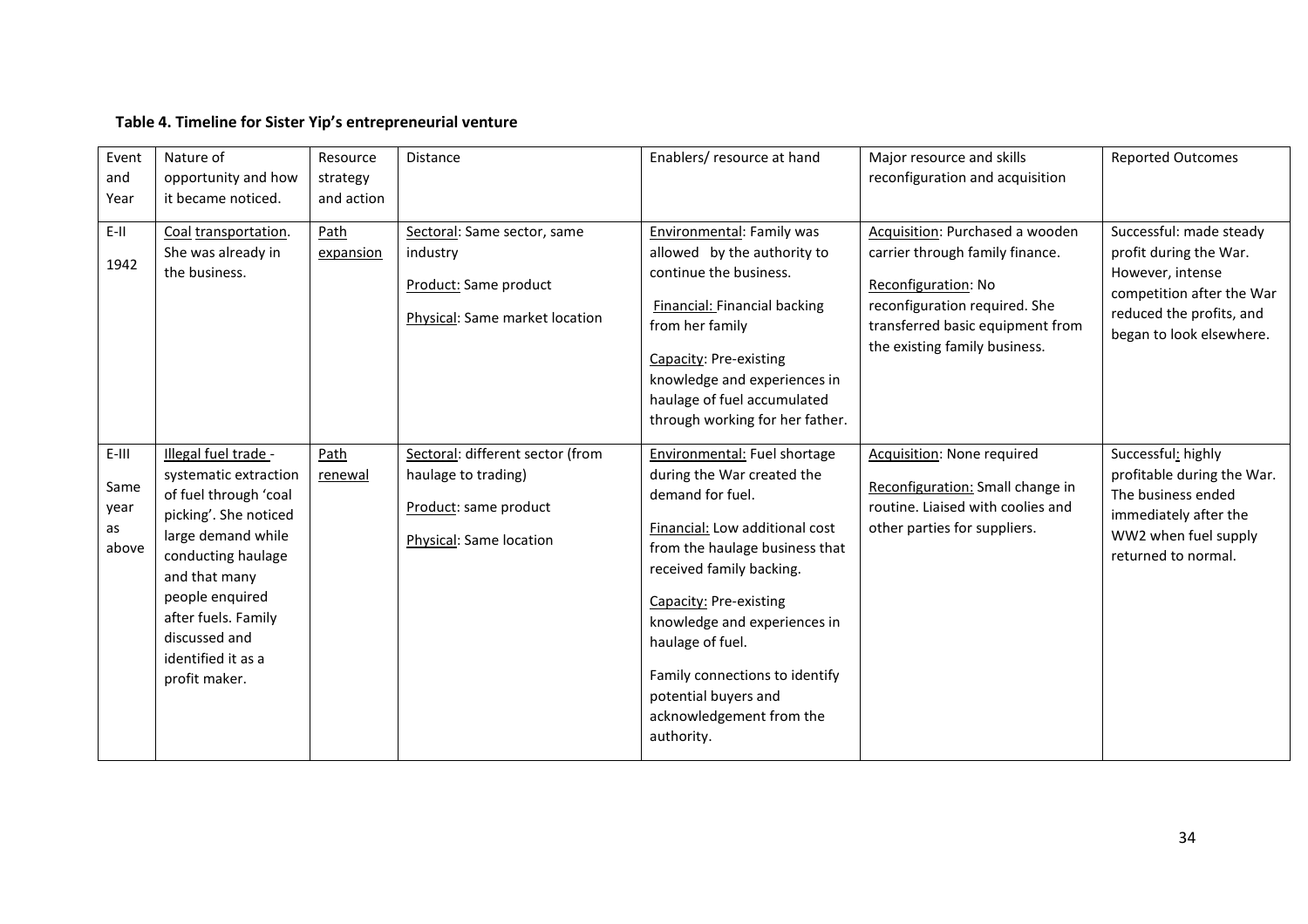# **Table 5. Timeline for Sister Li's entrepreneurial venture**

| Event<br>and<br>Year | Nature of opportunity and<br>how it became noticed                                                                                                                                                                                                    | Resource<br>strategy<br>and action | Distance                                                                                                                                         | Enablers/ resource at hand                                                                                                                                                                                                                                                                                                                                                                                                       | Major resource and skills<br>reconfiguration and acquisition                                                                                    | Reported<br><b>Outcomes</b>                                           |
|----------------------|-------------------------------------------------------------------------------------------------------------------------------------------------------------------------------------------------------------------------------------------------------|------------------------------------|--------------------------------------------------------------------------------------------------------------------------------------------------|----------------------------------------------------------------------------------------------------------------------------------------------------------------------------------------------------------------------------------------------------------------------------------------------------------------------------------------------------------------------------------------------------------------------------------|-------------------------------------------------------------------------------------------------------------------------------------------------|-----------------------------------------------------------------------|
| $E-E$<br>1942-3      | Low-end haulage - forced to<br>return to previous<br>competencies as source of<br>clams depleted. High demand<br>for fuel transportation.                                                                                                             | Path<br>extension                  | Sectoral: Same sector/<br>industry from the ones the<br>family engaged in.<br>Product: Same product<br>Physical: Another part of the<br>harbour. | Environmental: High demand for fuel<br>transportation.<br>Financial: Minimal financial<br>requirements<br>Capacity: 2 trawlers, and innate<br>understanding of the activities around<br>the harbour                                                                                                                                                                                                                              | Acquisition: None made<br>Reconfiguration: Changed use of<br>trawlers for the transportation of<br>fuel and other ad-hoc haulage<br>activities. | Self-subsistence                                                      |
| $E-F$<br>1942-3      | Metal scrapping - Brief<br>experience as scrapper of<br>products and materials from<br>boats and battleships that<br>were sunk during the War<br>made them aware of the<br>opportunity. She was aware<br>of the locations of dockyards<br>and buyers. | Path<br>extension                  | Sectoral: Same sector/<br>industry from the ones the<br>family engaged in.<br>Product: Same product<br>Physical: Another part of the<br>harbour. | Environmental: High demand for metal<br>and good supply due to destruction of<br>boats and battleships.<br>Financial: Minimal financial<br>requirements<br>Capacity: 2 trawlers allowed access to<br>dockyards and buyers, pre-existing<br>experience as scrapper of products<br>and materials from boats and<br>battleships that were sunk during the<br>War, and innate understanding of the<br>activities around the harbour. | Acquisition: None made<br>Reconfiguration: Changed use of<br>trawlers for the transportation of<br>metals, and to follow new<br>industry norm.  | Self-subsistence                                                      |
| $E-G$<br>1944        | Cross-harbour passenger<br>transportation - She was<br>aware of the lack of transport<br>across harbour.                                                                                                                                              | Path<br>renewal                    | Sectoral: Different sector<br>Market: Different customer<br>clientele                                                                            | <b>Financial: Financial backing from</b><br>relatives. Borrowed Y200 from<br>relatives but was able to charged Y1<br>per passenger and had no problem                                                                                                                                                                                                                                                                            | Acquisition: Purchased a<br>passenger sampan through loan<br>from relatives.<br>Reconfiguration: Change used of                                 | Successful:<br>Profitable, but<br>venture expired<br>as cross-harbour |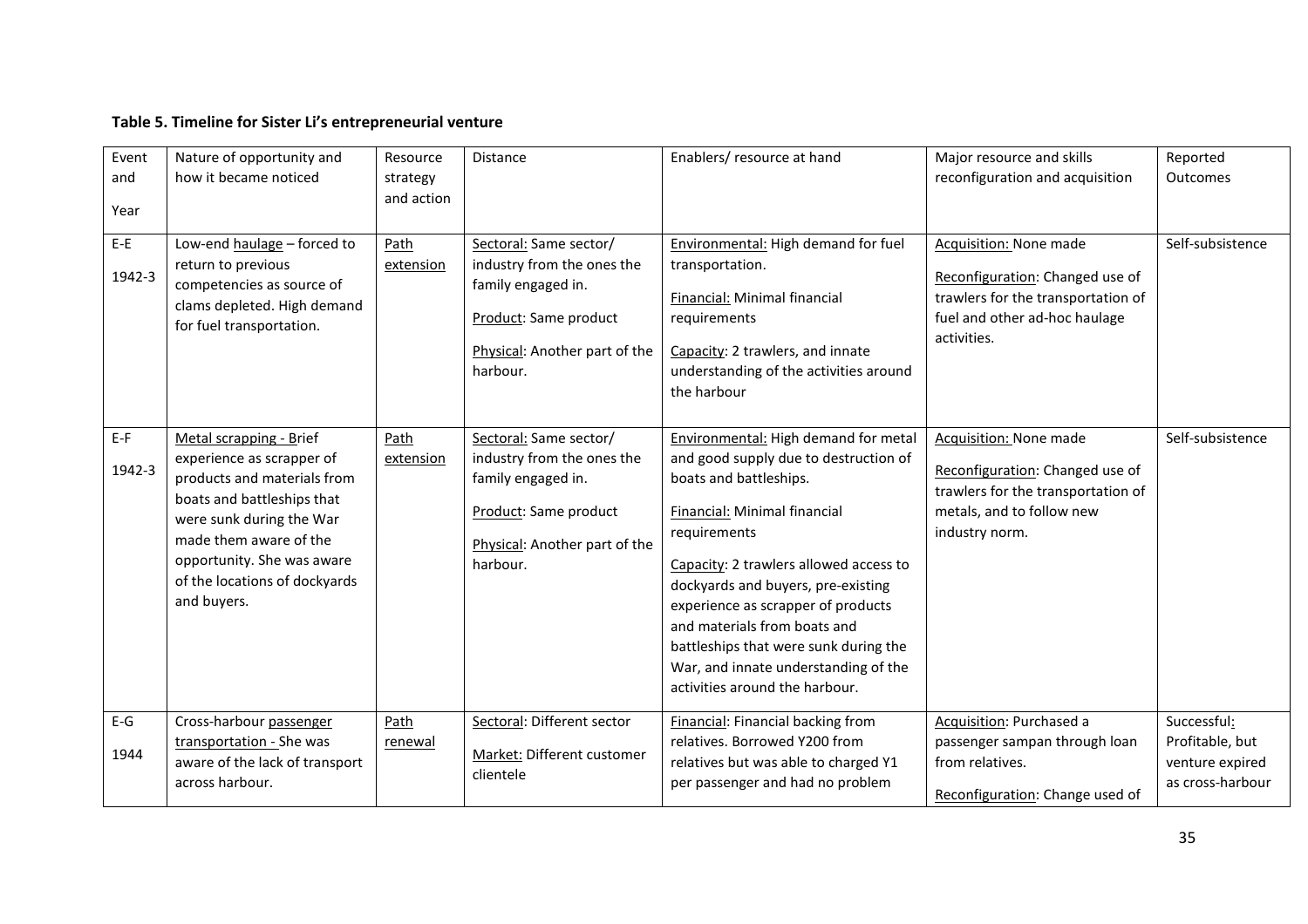|  | Physical: Another part of the<br>harbour. | repaying the loan by instalments.<br>Capacity: Ability to navigate around<br>the harbour. | trawler to passenger<br>transportation, placed emphasis<br>on customer-facing skills, and<br>followed new sector norm. | passenger<br>transport<br>returned to<br>normal. |
|--|-------------------------------------------|-------------------------------------------------------------------------------------------|------------------------------------------------------------------------------------------------------------------------|--------------------------------------------------|
|--|-------------------------------------------|-------------------------------------------------------------------------------------------|------------------------------------------------------------------------------------------------------------------------|--------------------------------------------------|